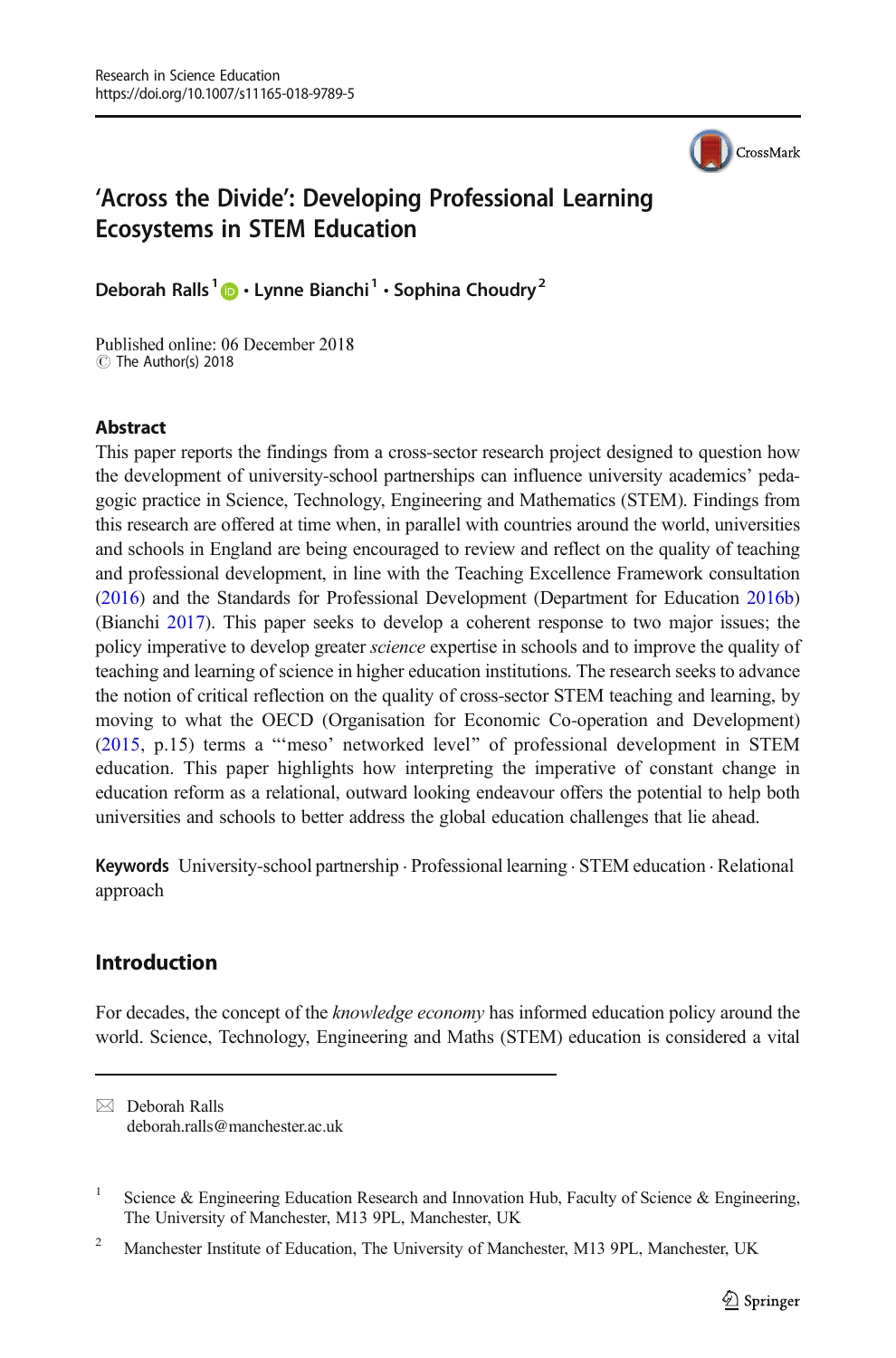component in ensuring economic prosperity (Gough [2015;](#page-17-0) Murphy et al. [2018;](#page-18-0) The Royal Society [2014](#page-18-0); UNESCO [2015\)](#page-18-0) and, as a result, countries across the globe have allocated large amounts of funding to the development of teaching and learning in this field. In a knowledge economy, education, and STEM subjects in particular, are viewed as "the new currency by which nations maintain economic competitiveness and global prosperity" (Duncan [2010](#page-17-0)). However, there are increasing calls for education policy makers and practitioners to look beyond the focus on improved standards in the teaching and learning of STEM subjects. Research conducted by the OECD (Organisation for Economic Co-operation and Develop-ment) [\(2015\)](#page-18-0) suggests that in considering how best to reform education to meet the needs of a knowledge economy, education institutions need to rethink traditional, formal models of separate institutional learning environments and move instead towards 'learning eco-systems' in education, described as:

interdependent combinations of different species of providers and organisations playing different roles with learners in differing relationships to them over time and in varying mixes...not a "system level" but a complex series of interlocking systems (OECD [2015,](#page-18-0) p.17).

There is, therefore, a twofold issue that emerges from the current education landscape: the need to improve STEM teaching and learning and an increasing acknowledgement that our education systems need to adapt and change in order to respond to rapid global shifts in economic and technological development, moving from a landscape of distinctly different and clearly boundaried education institutions towards the creation of more flexible cross-sector ecosystems of teaching and learning. This paper illuminates the process of developing professional learning relationships that aim to do just that.

This article starts by outlining the research purpose and perspective of the study, before contextualising the research in terms of the specific school and university contexts for STEM educators in England, and how education policy change has impacted on teaching and learning in these different sectors. Next, the article outlines the research approach for the project, suggesting that there may be a way to "do Continuing Professional Development (CPD) differently" in order to meet the cross-sector STEM teaching and learning needs of schools and universities. Finally, this article shares the findings of the research project and concludes by considering the implications of these findings for professional development in STEM education.

## Research Purpose and Perspective

This article is based on findings from a qualitative research project which set out with the broad objective to explore how university-school partnerships can influence university academics' pedagogic practice in STEM education. The three education sectors in this study (primary, secondary, and higher education) were brought together by the Science and Engineering Education Hub (SEERIH), based at The University of Manchester. Although working from within the university, the hub is unusual in that it is staffed by primary, secondary, and higher education staff with expertise in teacher professional development, curriculum innovation, and research. As such, the hub forms a network of specialists with differing expertise in STEM education, working together to "offer the connectors through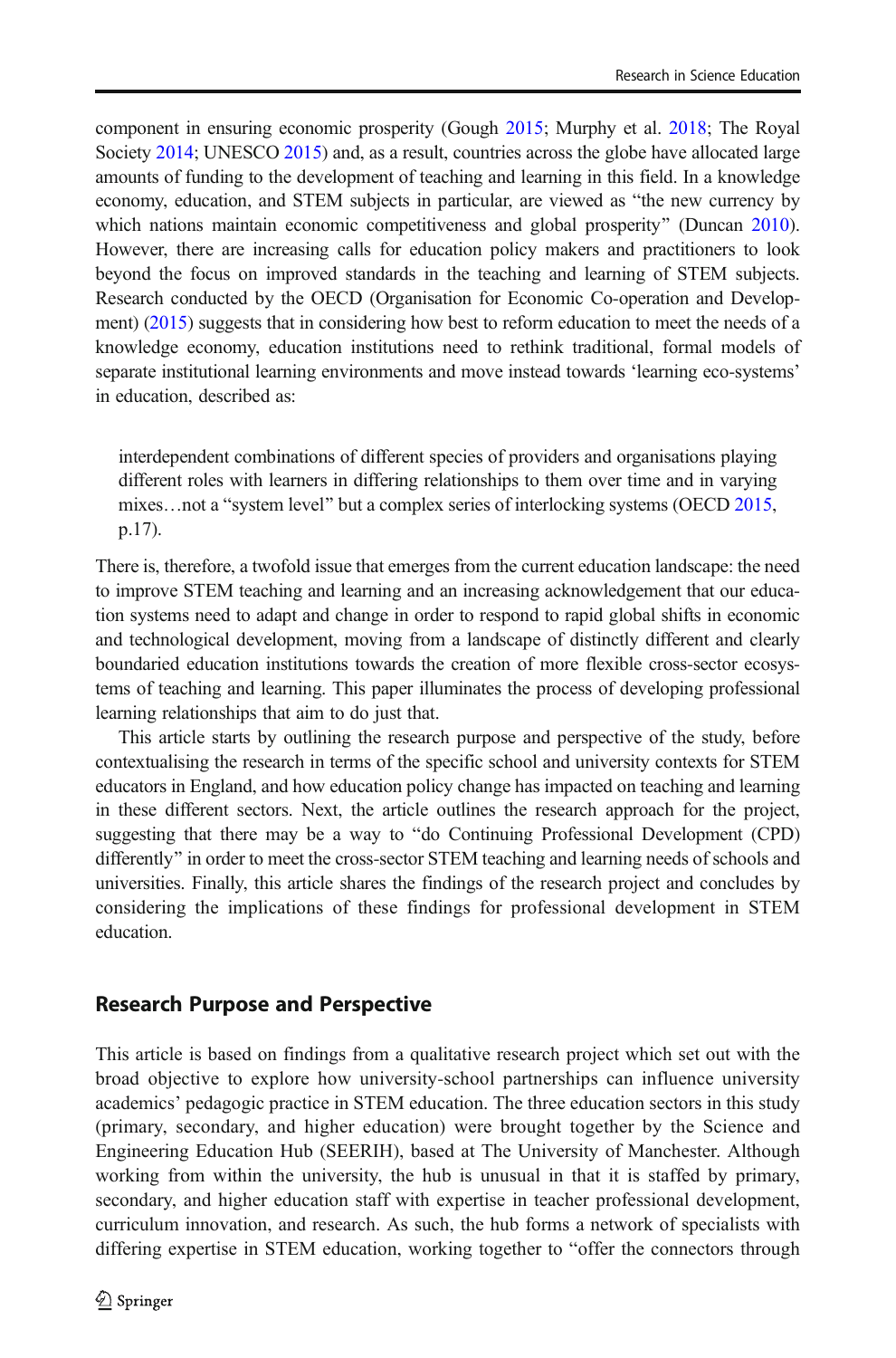which knowledge passes and ultimately collaborative action takes place" (OECD [2015](#page-18-0), p.73). In this way SEERIH has the potential to bridge the divide between the sectors and design and broker cross-sector professional learning opportunities for educators both within, and external to, the university. This thinking corresponds with the ethos advocated by the OECD [\(2015](#page-18-0)) and the pressing need for countries to develop learning that is fit for the demands of a knowledge society. The OECD [\(2015](#page-18-0)) advocates a more collaborative, cross sector approach to teaching and learning, referring to the need to develop *learning eco*systems in education:

It is not about neglecting schools and their organising systems but rather integrating them into more comprehensive concepts and systems. All this entails that we should be thinking of learning ecosystems – interdependent combinations of different species of providers and organisations playing different roles with learners in differing relation-ships to them over time and in varying mixes (OECD [2015](#page-18-0), p.17).

The study set out to provide a space in which educators were able to reflect on and discuss practice and pedagogy in a bid to prompt and scaffold reflection-on-practice (Schön [1983](#page-18-0)). The project's aims were to lay the foundation stones for a professional *learning eco-system* (Hannon [2009](#page-18-0); OECD [2015](#page-18-0)) in STEM education by:

- & brokering learning opportunities between leading secondary and primary schools and the University of Manchester
- & engaging academics and teachers in opportunities for knowledge exchange and discussion about STEM pedagogy and practice.
- identifying the similarities and differences between university and school STEM provision, exploring the implications for student transition and approaches to teaching and learning in the university and in schools.
- & Stimulating critical reflection within the University and school settings about the fitness for purpose of STEM courses and delivery for twenty-first century learners

In addition, this research deliberately challenges the tendency for university-school partnerships to adopt what Greany et al.  $(2014, p.6)$  $(2014, p.6)$  $(2014, p.6)$  term "a hierarchical approach in which the university dominates and practitioner knowledge is devalued.^ In seeking alternatives to universities doing to schools, theoretically, this paper is framed by the concept of a relational approach to engagement as espoused by Warren et al. [\(2009\)](#page-18-0). Warren et al. ([2009](#page-18-0)) define a relational approach to engagement as a school and its stakeholders getting things done collectively, starting from the point of their "shared interest in advancing the education and well-being of children" (Warren et al. [2009](#page-18-0), p.2213).

## The Research Context: New Lived Realities in University STEM Education

The research is framed by recent changes in education policy that impact on the teaching and learning of STEM subjects in English schools and universities. The current educational landscape in England places high stakes accountability measures on schools, universities, senior leaders and teachers, driven by government inspection regimes in schools and the introduction of assessment of teaching quality in universities through the Teaching Excellence Framework (TEF):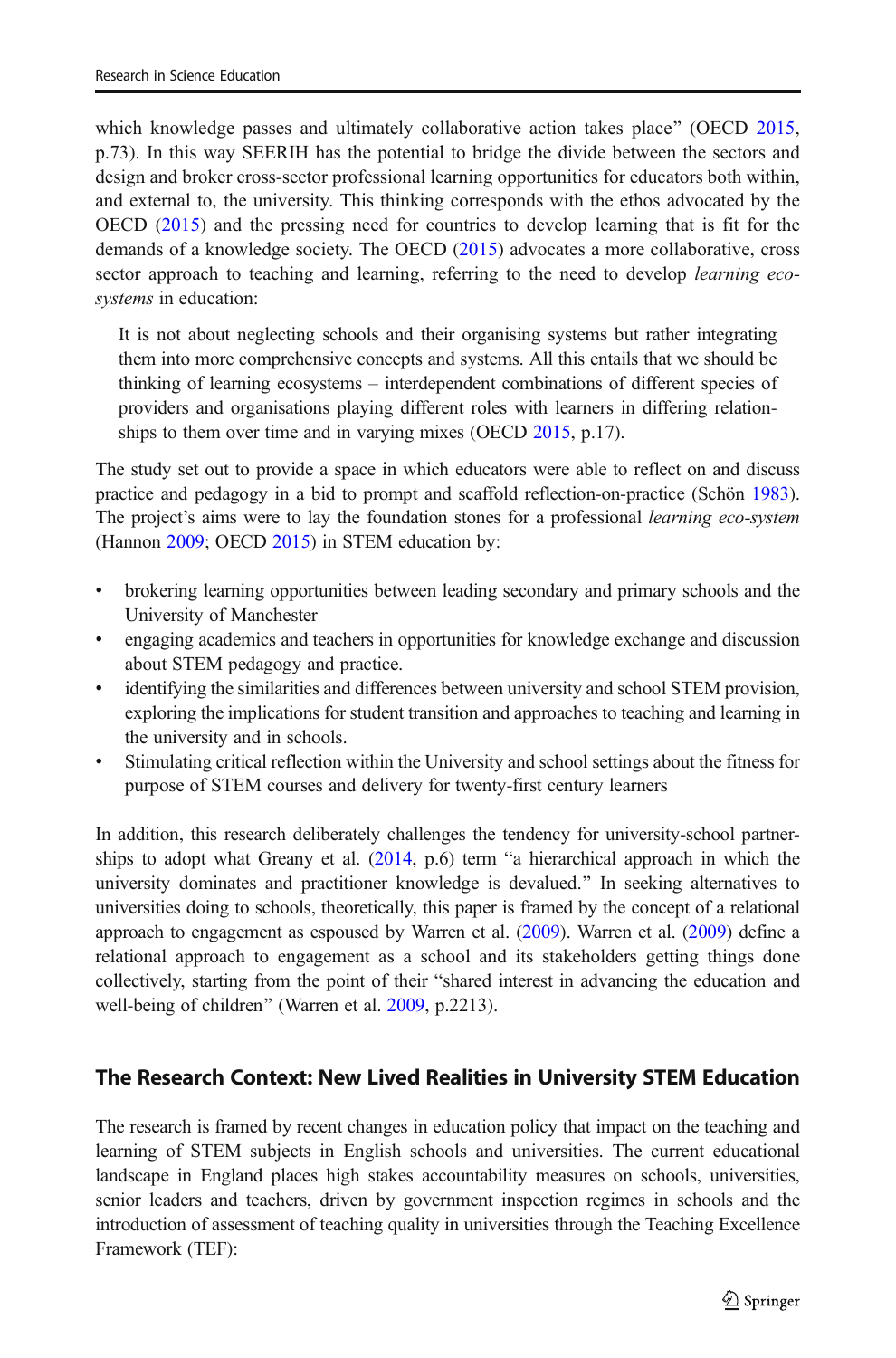The Teaching Excellence and Student Outcomes Framework (TEF) has been introduced by the Government in England to recognise and encourage excellent teaching in universities and colleges. It is intended to help students choose where to study, by providing clear information about teaching provision and student outcomes…TEF is a voluntary scheme, designed for universities and colleges in England, but those in Scotland, Wales, and Northern Ireland are also able to choose to participate. Participating universities and colleges are able to achieve a gold, silver, bronze, or provisional rating…Publicly-funded universities and colleges in England with a TEF award may charge up to the higher maximum tuition fee for 2018 entrants [\(https://www.ucas.](https://www.ucas.com/undergraduate/what-and-where-study/choosing-course/teaching-excellence-framework-tef-what-you-need-know) [com/undergraduate/what-and-where-study/choosing-course/teaching-excellence](https://www.ucas.com/undergraduate/what-and-where-study/choosing-course/teaching-excellence-framework-tef-what-you-need-know)[framework-tef-what-you-need-know](https://www.ucas.com/undergraduate/what-and-where-study/choosing-course/teaching-excellence-framework-tef-what-you-need-know))

Educational reform based on marketization and notions of consumer choice has resulted in a particular framing of teacher professionalism, what Menter et al.  $(2010, p.21)$  $(2010, p.21)$  $(2010, p.21)$  refer to as "the effective teacher":

This model has emerged as the dominant one in much official government discourse across the developed world over the last thirty years. It is closely associated with the economically led view of education that stresses the need for teachers to prepare pupils to take their part in making their respective nations' economies a success (e.g. DfEE [1998\)](#page-17-0). The emphases are on technical accomplishment and on measurement. It is the model for an age of accountability and performativity (Mahony and Hextall [2000\)](#page-18-0).

In England, the paradigm of the effective school teacher is based on achieving standards and competencies and is politically driven, rather than a model of professional development that has been developed by schools and educators themselves. The discourse surrounding the effective teacher will be familiar to school teachers around the world and is particularly pertinent for STEM teachers in all sectors, who are viewed by policy makers as key players in a nation's route to success as a knowledge economy.

However, in reflecting upon approaches to teacher professionalism, a more recent development has been the move towards the effective teacher paradigm in English university education. In England, the higher education sector has previously been dominated by the very different paradigm of the effective academic, where research outputs were taken as the major measure of success. The development of the notion of the effective teacher in university education has developed apace since September 2012, the date when the government enabled English universities to set higher tuition fees of up to £9000 per annum. The introduction of higher level fees for students in English universities has led to a higher education marketplace where students and their families have been repositioned as choosers and consumers. National Student Satisfaction surveys (NSS) have been in place since 2005 and are published and promoted on the Unistats website [\(https://unistats.ac.uk](https://unistats.ac.uk)/) - "the official website for comparing UK higher education course data<sup>*n*—as a way of informing prospective students' choice of</sup> university. The NSS results are based on student perceptions of the quality of teaching and learning on their courses, rather than on academic research outputs, and the results so far have not been entirely favourable for universities with high reputations in international research. These developments have been followed by the English government's introduction of the Teaching Excellence Framework (TEF), established to rate universities on their teaching and learning. Moreover, "from 2018 the ratings will determine which universities will be allowed to raise their tuition fees by the rate of inflation" (Adams [2016](#page-17-0)) and, therefore, which cannot.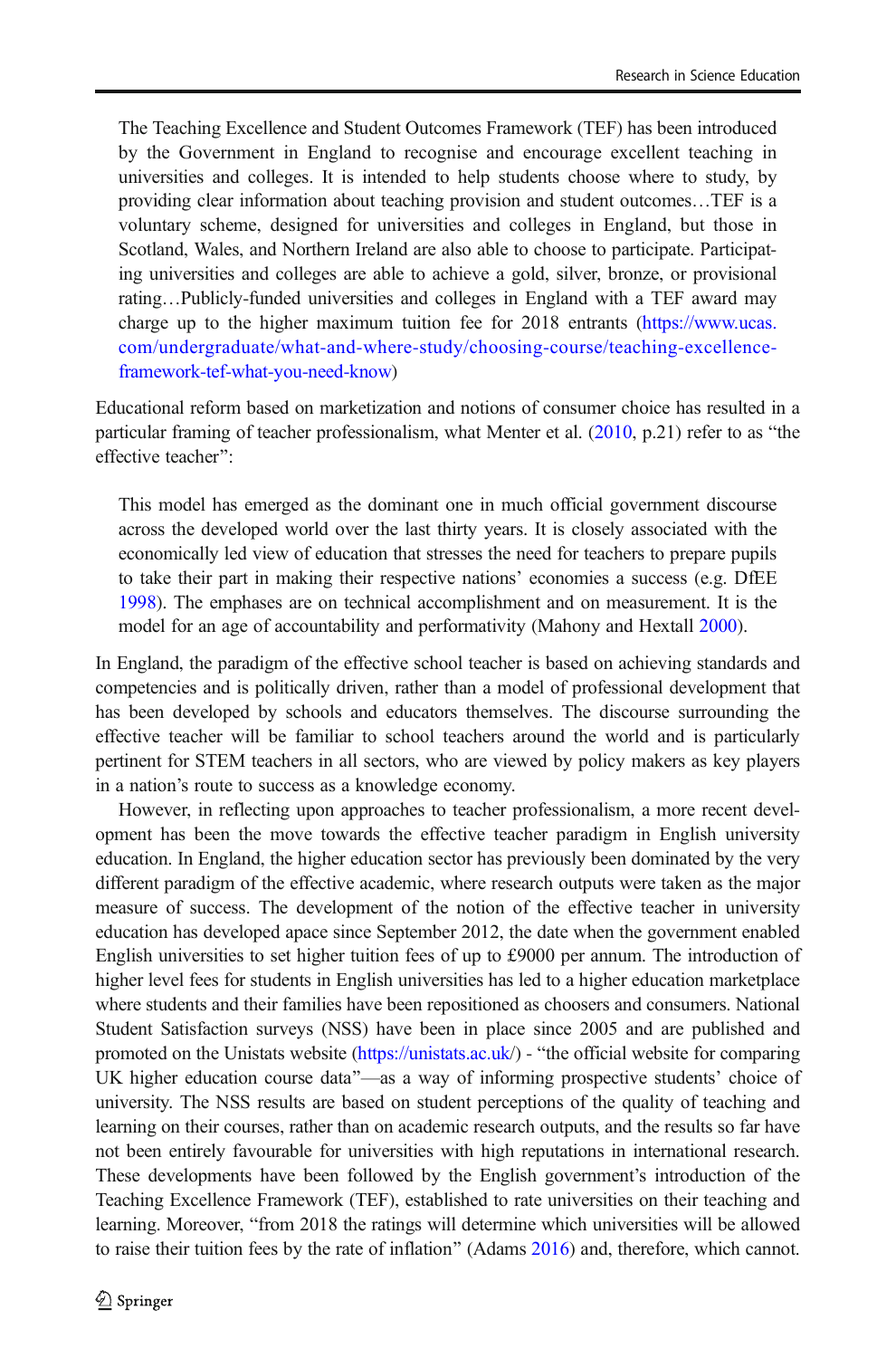The government explains that the TEF assessment will 'focus on outcomes such as student satisfaction, retention rates and employment data' (Gov.uk), stating that:

The framework will give students clear, understandable information about where the best teaching is on offer and for the first time place teaching quality on a par with research at our universities (Johnson [2016\)](#page-18-0).

### New Imaginaries: Identifying Spaces of Possibility to Do Continuing Professional Development Differently

Yet in spite of the challenges and tensions for both the university and school sectors, the current landscape in English education also reveals an interesting space of possibility for doing Continuing Professional Development (CPD) differently. Research has clearly identified the need to support primary science teachers and science leaders in the development of their specialist knowledge and confidence levels in teaching STEM subjects (The Confederation of British Industry [2015;](#page-17-0) Wellcome Trust [2014](#page-18-0)) and acknowledges that CPD that enables primary teachers to work in collaboration with university academics provides an opportunity to support the development of teacher confidence by helping to build primary teachers'scientific knowledge and awareness of science research and its uses and applications in world settings. However, at the same time, transitioning students from the pedagogic practices of school, where collaborative and student-centred approaches are commonly in use, to the traditional, teacher-centred modes of delivery more often seen in higher education, is a long-standing challenge for universities (European Commission [2013](#page-17-0), [2014](#page-17-0)).

This paper presents the view that CPD that is designed to provide university academics with the opportunity to understand more about current teaching and learning practices in schools has the capacity to stimulate innovation within higher education pedagogic practice. Working with school teachers in this way not only has the potential to support the process of student transition from school to university, but also to have a positive impact on teaching and learning and NSS scores respectively, leading to increased student understanding of and engagement with the STEM subjects and, therefore, helping the future reputation of the university in the English education marketplace. Thus, rather than merely responding to the demands of an audit culture that is driven by discourses "from without...by managers, policy-makers and media" (Stronach et al. [2002](#page-18-0). P.130), this project seeks to develop CPD from the "inside out" (Ranson [2003\)](#page-18-0) by starting from the point of view of STEM educators in schools and universities, identifying where cross-sector CPD can help by matching one sector's needs with another's assets.

Whilst professional associations and journals have done much to promote research and rethinking of practice in undergraduate teaching, learning and assessment, little has been written regarding the assets that primary and secondary school teachers can offer to their university colleagues in their professional learning and development. This paper seeks to address this gap in the research. Primary school teachers in particular are widely viewed as being creative and innovative in their teaching practice, with experience in creating *innovative* learning environments. Furthermore, school teachers regularly use active learning and studentcentred approaches in their classrooms (OFSTED [2013\)](#page-18-0). It is noteworthy, therefore, that research into STEM teaching and learning in universities has begun to consider how using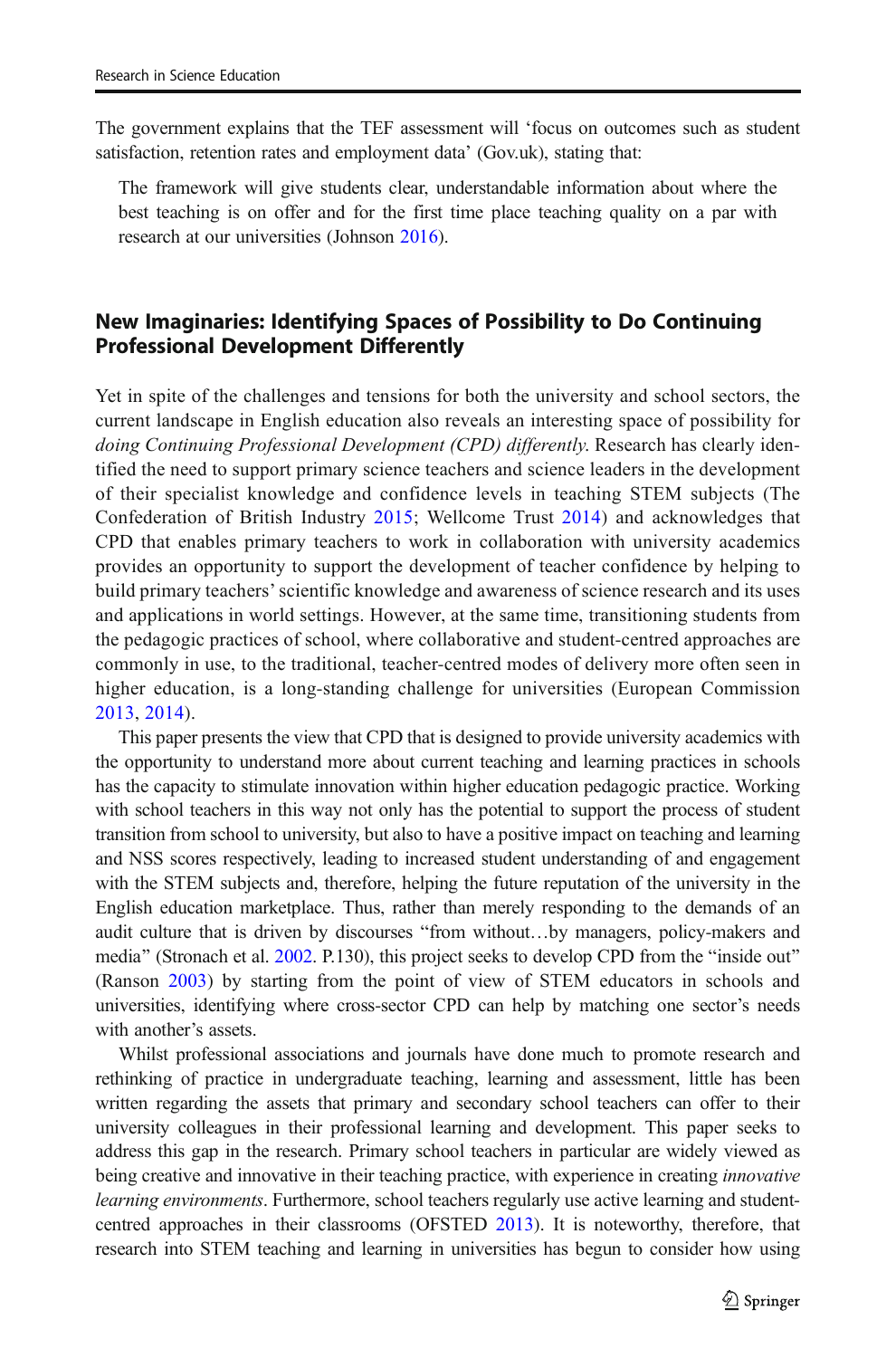active learning, rather than traditional lecturing, impacts positively on students' academic performance (Freeman et al. [2014\)](#page-17-0). The results of Freeman et al.'s ([2014](#page-17-0)) study show that:

average examination scores improved by about 6% in active learning sections, and that students in classes with traditional lecturing were 1.5 times more likely to fail than were students in classes with active learning (Freeman et al. [2014](#page-17-0), p.8410).

Based on their findings, Freeman et al. [\(2014,](#page-17-0) p. 8410) suggest that there is a need for a rethinking of approaches to STEM teaching and learning in Higher Education. They state that the findings "support active learning as the preferred, empirically validated teaching practice in regular classrooms^ in university STEM education. Moreover, Beach et al. ([2012](#page-17-0)) refer to research published in the United States by The National Research Council (Singer et al. [2012](#page-18-0)), which "summarized key research findings on effective approaches in college science and engineering courses"  $(p.53)$  as being linked to the use of active learning and collaborative work. This type of learning environment, "characterised by the 'buzz' of collegial activity and learning [and] by very active learner voice and agency" (OECD [2015](#page-18-0), p.21) is advocated by the OECD [\(2015\)](#page-18-0) as being an essential foundation stone of teaching and learning across the education sector if nations are to develop the type of knowledge and skills that are required to meet the demands of an ever-changing globalised world. These findings point to the benefits of doing CPD differently, providing opportunities for university academics and school teachers to collaborate with the core focus on improving teaching and learning experiences for STEM learners across the school and university sectors.

### Methodology

This paper is based on a qualitative research project that set out to explore how the development of school-university professional development partnerships can influence university academics' pedagogic practice in Science, Technology, Engineering and Mathematics (STEM). The expectation was that university academics and teachers would be supported to reflect on and exchange pedagogic knowledge and approaches that would have a positive impact on their teaching and learning practices.

The sample was selected to include university academics and primary and secondary school teachers. Pseudonyms are used to protect the anonymity of the participants. The sample was purposively selected by inviting academics and teachers who had: (a) demonstrated previous interest or engagement in cross-sector STEM CPD initiated by the change agent organisation, or (b) had delivered sessions or participated in some way in the university's school outreach programme, which is facilitated by the university's public engagement team. There were undoubtedly challenges in recruiting participants, due to timetabling pressures and limited dedicated time within work plans for this type of CPD. This was remediated for teachers who benefited from teacher bursaries towards supply cover to enable their release from school responsibilities, a feature that wasn't applicable to academic teaching staff. This, along with the extent of the overall project funds available, resulted in the study being small scale. It is important to acknowledge the limitations of the data at this stage, both as a result of the small sample size and the decision to focus on potential growth points for cross-sector professional learning, and thus the likelihood of participants being supportive of such an approach. However, although acknowledging that there are inherent limitations in such a sampling strategy, the findings present interesting data for policy and practice when considering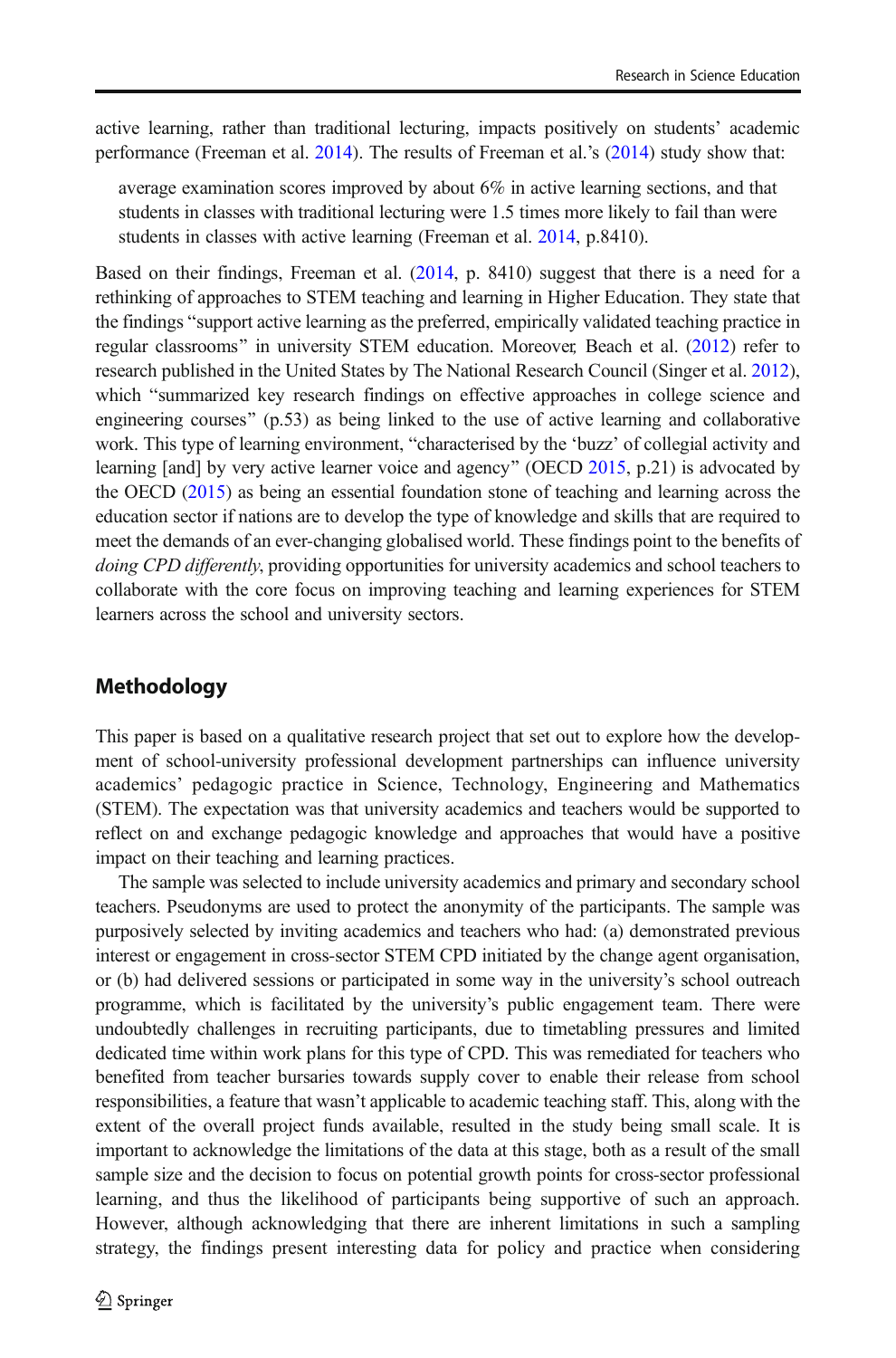alternative approaches to professional development for STEM educators, demonstrating how the adoption of a more relational approach to cross-sector professional learning offers the potential for positive long-term impacts on teaching and learning for students of all ages.

The project was carried out in two phases. Phase 1 consisted of 9 semi-structured interviews with STEM educators: 2 primary school teachers, 2 secondary school science teachers, 4 university STEM academics, and a university outreach coordinator. The interview questions were designed to explore participants' views of STEM teaching and learning in their own setting and their understandings of STEM teaching and learning in other sectors. Phase 2 consisted of an 'immersion' day where 5 university academics were taken to experience STEM teaching and learning in two school settings; one primary school and one secondary school. The day was deliberately structured to engage the participants with teachers from different settings, prompting reflection-on-"cross-sector-practice" (adapted from Schön [1983](#page-18-0)). Bianchi  $(2016a, p.2)$  $(2016a, p.2)$  explains how an immersion event is designed to "provide an initial stimulus and contextualisation" for a programme of professional development, "as opposed to a one-off experience^. However, it is important to stress that the immersion event was not designed to be a course that sets out to teach participants how to implement a particular teaching strategy. Instead, the immersion day was designed to facilitate discussion around STEM teaching and learning in HE and its relationship to school practice. Participants shared curriculum models and discussed their day to day STEM teaching and learning practice, whilst lesson observations enabled exploratory enquiry scrutinising the nature of teaching and learning (practice, pedagogy, and philosophy) in university and school settings and allowed a series of professional learning stories to emerge in the data.

The participants' reactions to the teaching and learning that they observed were video recorded during the day, and at the end of the day participants were asked to record their critical reflections on the experience in writing. The teachers and academics were asked to focus in particular on anything that they had learned about approaches to STEM teaching and learning that they would like to take back to their own sector or develop further in their own CPD. Each individual's interview and critical reflections were analysed and thematically coded, before then analysing and coding the data for each group together (academics/primary school teachers/secondary school teachers) in order to identify commonalities and differences within the group, before finally comparing and contrasting responses across the different groups to identify overall commonalities and differences. This approach also helped to begin to identify any shifts that had taken place in participants' understanding of their own and others' approaches to teaching and learning as a direct result of observing the realities of STEM teaching and learning in a different setting.

Data analysis thus considered the extent to which the project had prompted academics to reflect on how university-school partnerships could influence their pedagogic practice in STEM education in order to further enhance their students' learning experiences and vice versa for the school teachers. The data also revealed to what extent these professional learning experiences provided 'spaces of possibility' for future cross-sector professional STEM learning communities to work collaboratively in order to improve STEM teaching and learning experiences for all learners, from primary school to university and, in time, lead to opportu-nities to co-create (Bianchi [2016b\)](#page-17-0) new learning eco-systems in STEM education as defined by the OECD:

interdependent combinations of different species of providers and organisations playing different roles with learners in differing relationships to them over time and in varying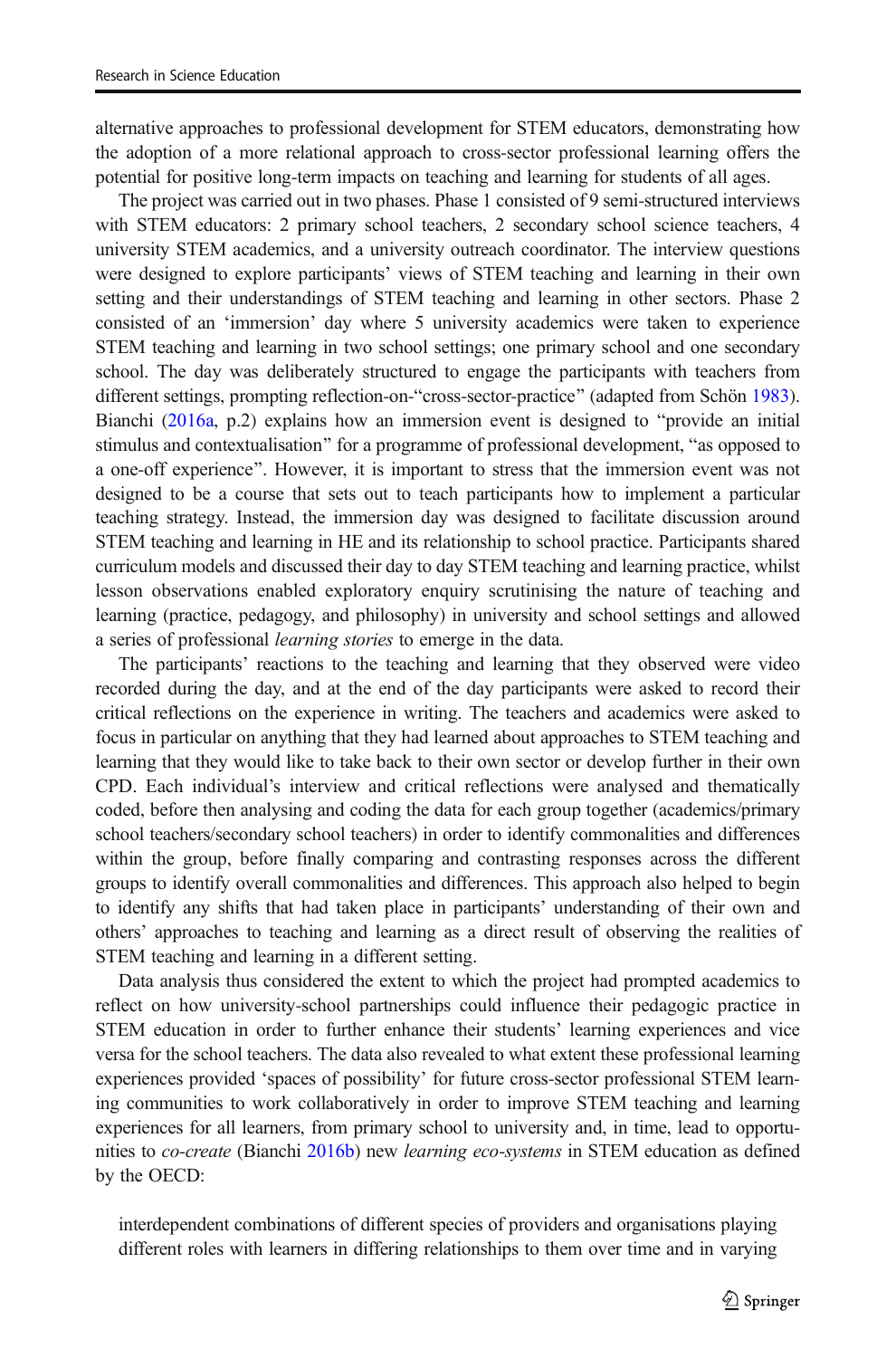mixes...not a "system level" but a complex series of interlocking systems (OECD [2015,](#page-18-0) p.17).

Following the completion of the two phases of the research, data analysis illustrated the extent to which the project had facilitated the development of professional relationships that could support a) the building of relationships amongst and between different stakeholder groups and b) efforts to bridge the gap in culture and power between university academics and school teachers (Warren et al. [2009](#page-18-0)), and thus help reposition CPD in STEM education as a collaborative, cross-sector endeavour.

## Findings and Discussion

This article focuses on three key findings from the research project, summarised in the table below:

Key findings

These findings emerged from the thematic analysis and the quotes included below have been chosen to illustrate the key points. The data shows how adopting a relational approach towards CPD, professional identities and change agents has revealed possibilities for new collaborative relationships, identifying the potential for innovative approaches to knowledge exchange that challenge traditional cross-sector partnerships. Firstly, the findings reveal that repositioning STEM CPD as a relational, cross-sector endeavour presents spaces of possibility for reciprocal professional learning that can help meet the STEM teaching and learning needs of universities and schools. The second finding reveals that providing the opportunity for academics to go into schools as *learners*, rather than *experts*, generated a different type of professional knowledge exchange about teaching and learning, focusing not only on "professional learning" but also "capacity creation" (OECD [2015](#page-18-0), p.20) through crosssector knowledge exchange. Finally, the study highlights the key role of a change agent in bridging the divide between different education sectors in order to build collaborative, crosssector professional learning communities to improve STEM teaching and learning for children and young people.

## Repositioning STEM CPD as a Relational, Cross-Sector Endeavour

Although small-scale, the findings from the interviews in phase 1 of this research project show how an interesting pattern starts to emerge from the data; namely that the strengths of one sector can be matched with the professional development needs of another, suggesting that the

<sup>1.</sup> Repositioning STEM CPD as a relational, cross-sector endeavour has created new possibilities for reciprocal professional learning, which can help to meet the STEM teaching and learning needs of universities and schools.

<sup>2.</sup> Changing relational identities, with university academics repositioned as 'learners' in schools, generates a different type of professional knowledge exchange about teaching and learning.

<sup>3.</sup> Using a change agent to bridge cross-sector divisions (a connecting relationship) helps to build collaborative, cross-sector professional learning communities to improve STEM teaching and learning for children and young people.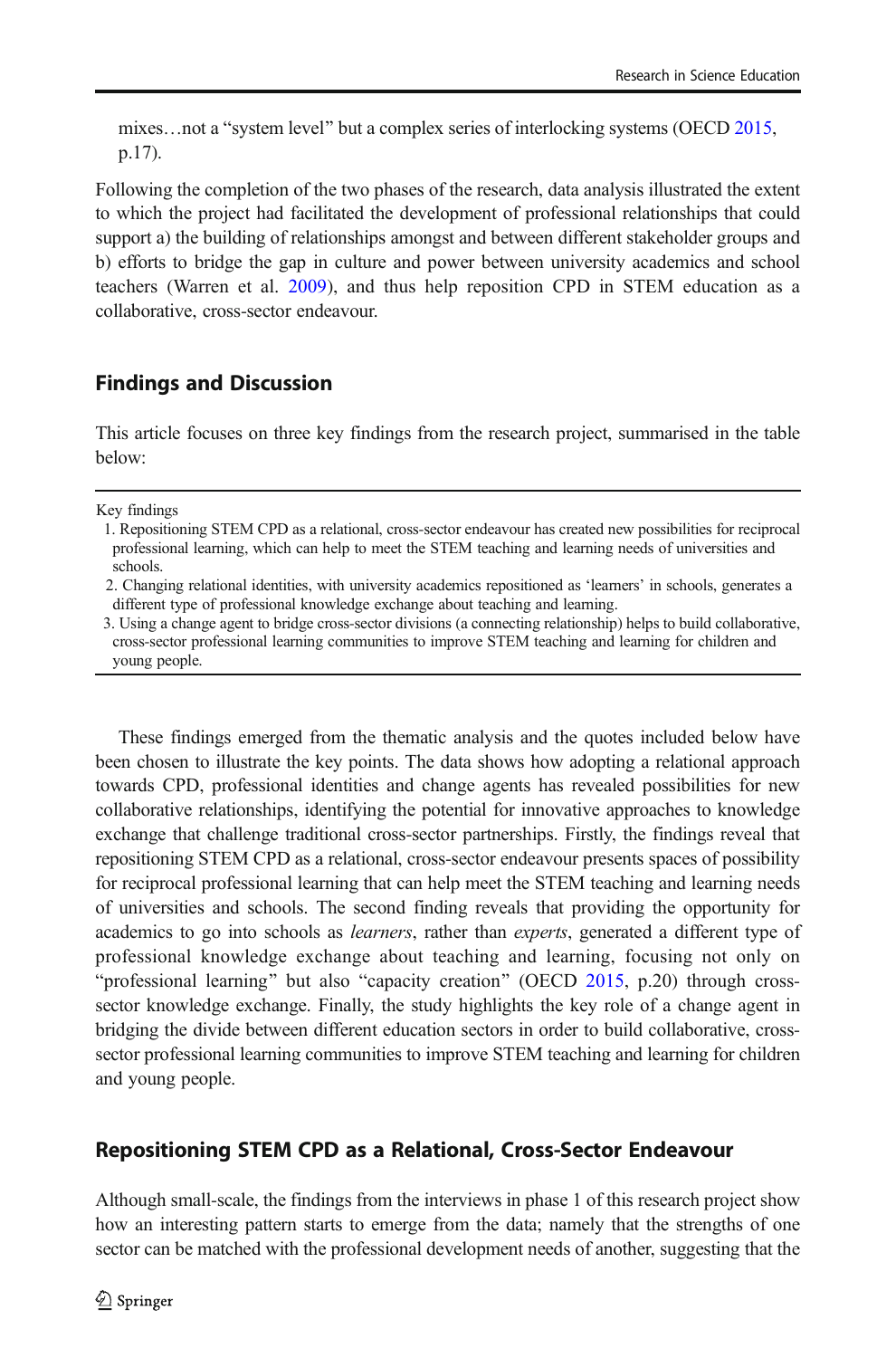repositioning of STEM CPD as a relational, cross-sector endeavour can offer opportunities to improve STEM teaching and learning for all ages. The participants' interview responses to questions about their professional strengths and areas for development clearly show how the school teachers considered their strengths to be their pedagogical skills and knowledge (for example, assessment for learning and the development of student-centred and collaborative teaching and learning strategies), whilst the academics identified these skills as an area for development within the university sector. In contrast, the academics felt that their strength as STEM educators lay in their subject specialist expertise and their knowledge of working scientifically at higher levels, both in universities and in industry, whilst the school teachers felt that they lacked sufficient knowledge in these areas, affirming the project's belief that there is a need to develop reciprocally supportive, relational engagement in cross-sector CPD. The possibilities for repositioning STEM CPD as a relational, cross-sector endeavour are illustrated in the quotes in this section.

In phase 1, participants were asked to identify areas of their teaching that they wished to develop or change. A common theme that university academics identified as an area for personal professional development was the use of group work with their students, as opposed to the traditional lecture style delivery:

I suppose one of the main ways is looking at sort of non-traditional ways of engaging with students. The lecturing is one way of getting information across...Doing more group work because that's something that prepares students better for industry. I am looking for ways to develop that as well.

### David, lecturer in Computer Science

Paul, a lecturer in the School of Electronic and Electrical Engineering, expresses the difficulty he finds in assessing group work:

some things are very difficult to examine in a practical setting, like team work, group work and separating out individual contributions. Realising that there is a time when it is fine to let students fail, make mistakes and learn from those mistakes, which a lot of people feel desperately uncomfortable with…try and get around the fact that assessment is quite often is pass and fail and we judge success, not on how someone has approached the problem, but on the outcome…we could do a lot more assessment work around their approach to problem solving. We do more practical work than we have ever done before but we could do so much more; we are still not so great with assessment with practical work.

In contrast, when asked about the strengths or expertise she has in teaching science Heather, a secondary school science teacher, identifies group work as the central tenant of her approach to teaching and learning:

I'm trying to not just give them just content but to develop them as team workers so they can communicate what they are learning about. Have they got the skills to communicate what they know to someone else or lead a team? So [being] teamworkers, time-managers…In science it is about building in practicals and activities where they are working together more than working individually - and lots of discussion activities. They like to express their views, so activities where they can do that are a good thing.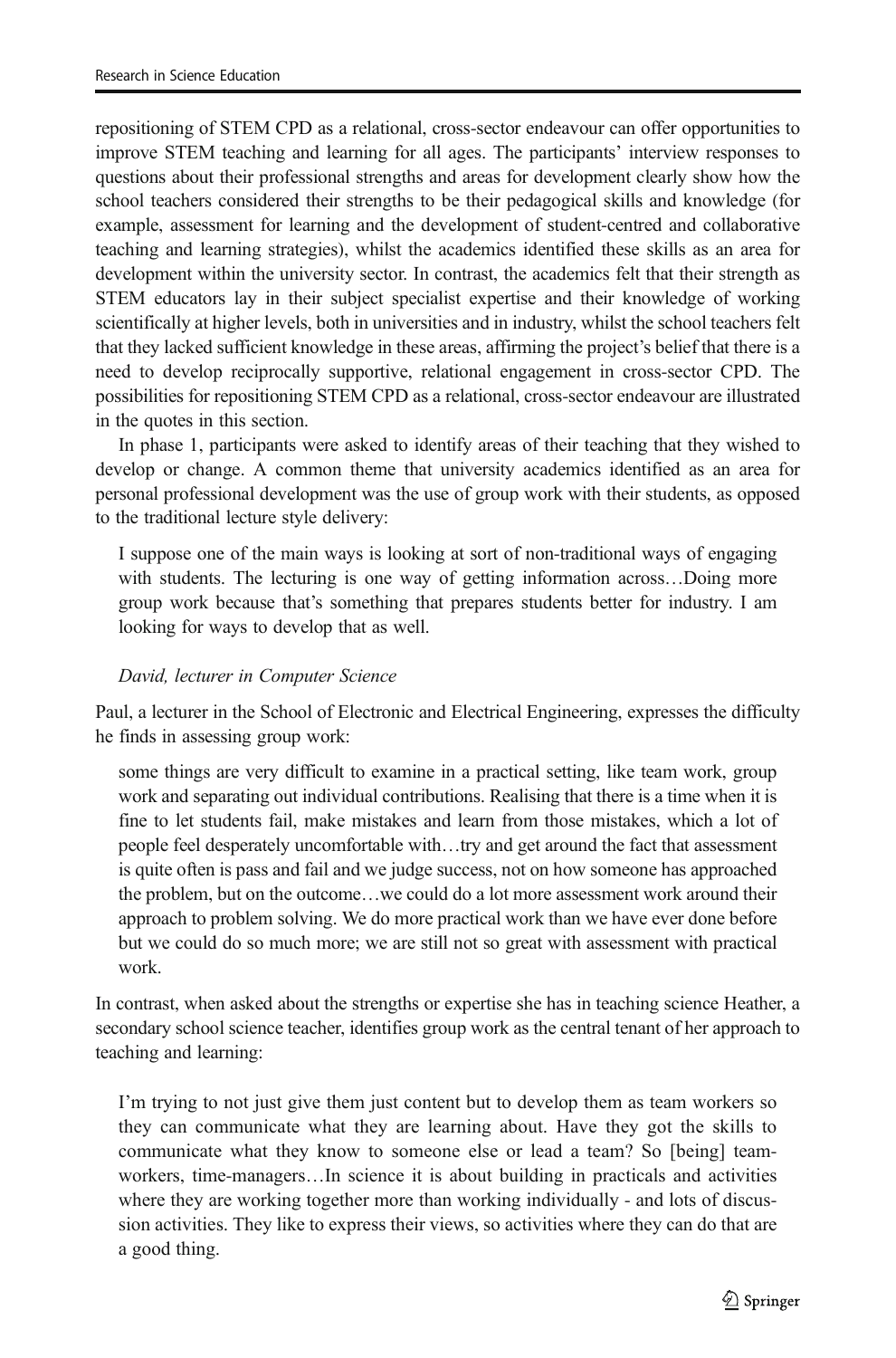Moreover, Heather is confident in her ability to assess her students' progress. Interestingly, she cites building supportive relationships with her students as being fundamental in developing effective assessment of teaching and learning:

I think I am quite good at assessment. So different ways of seeing how and what progress they are making…the main thing is having relationships with them. Them knowing that you care about them.

However, Jane, a lecturer in Chemistry, refers to the development of relationships with students as a key area for professional development in the university context, particularly concerning traditional notions of academic power and control; indicating an area of interest for further research. In the extract below, Jane explains how some of her university colleagues struggle to move away from teacher-centred approaches, where the lecturer is positioned as 'the expert' and the students 'the novices':

a big barrier is to redefine expectations and help students come to accept multiple different ways of dealing with their own learning and then there is sort of the staff level barrier, which is your staff who are not necessarily used to thinking about teaching and learning practice. Ideas of being the 'keeper of all knowledge', that we have a position of power and allowing people to move beyond their position of power to allow the students to take that power. So I think that there are different types of barriers. There are barriers and challenges in terms of helping the students. But there are also barriers and challenges in terms of helping my colleagues.

Yet primary school teachers Andrea and Tom say their strengths lie in practical teaching strategies to motivate and engage learners and position teachers as facilitators; strategies such as linking learning to students' personal lives, varying learning activities and maintaining good pace, planning for collaborative learning opportunities and hands on, practical activities, all of which are equally applicable to university settings and could support colleagues like Jane in building CPD to improve teaching and learning and learner satisfaction:

I think sometimes the way the teacher comes across whether they like science or not always seems to affect the children as well…I try to make it as practical as possible where they are getting to do more things themselves…so I would say the enthusiasm I have for it and wanting the children to work collaboratively with it….trying to link the scientific ideas with the children's personal lives. I always make sure the children have something they can grasp because there are so many abstract ideas to do with science and maths as well that it is hard for them to understand where it comes from. So I do try and make sure that we link that into real life as much as possible.

## Andrea, primary school teacher

I think I am quite experienced in managing a class of children to make sure that everybody is with me, everybody is engaged. That's often through pace but it is also developing what's to come, so they are 'wound up', they are keen to get on with what they are doing, they are noticeably excited. But also the meat of the learning is always something concrete, hands- on, textured. Children know that this is coming as well – and that is key to motivation.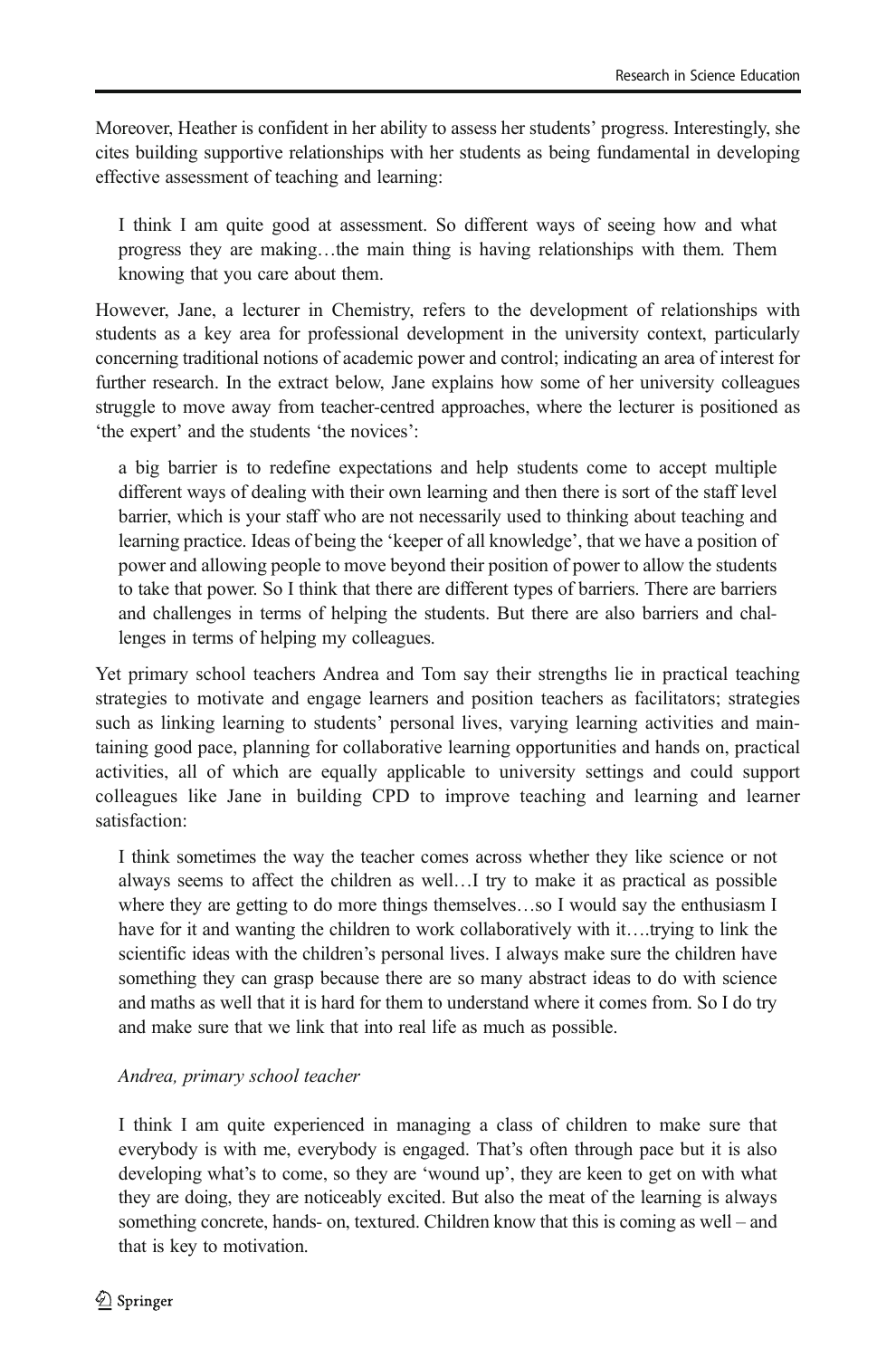### Tom, primary school teacher

What is interesting at this point in the data is how the school teachers' accounts demonstrate that their approach to STEM teaching and learning is underpinned by a *relational intent*, with a clear focus on relationship building and the development of student leadership skills, rather than the desire to demonstrate the level of their scientific expertise; their strengths embody doing with, rather than *doing to* their learners. Jane's earlier reflections, on the other hand, reveal that the move to measure the quality of teaching and learning provision and student satisfaction rates in English universities presents challenges for lecturers, particularly regarding perceived shifts in power and control. Jane's comments about some of her colleagues are reiterated by Alex, who conveys the difficulties in changing approaches to teaching and learning from *doing to*, to *doing with*, when traditionally academics have been judged on their research output and subject expertise, rather than their ability to engage and motivate their students:

There are innovators who do well, then there are colleagues who have been teaching in a traditional manner and it is absolutely appropriate and the students like it…when I say traditional, traditional would be two hours lecture a week and a tutorial every other week and the lectures are in lecture theatre and they have slides and the notes. The slides are on the board and they go through it, the students have hand-outs and they annotate their hand-outs - and that is it. They have question sheets to do and they do them in their tutorials. That I would say is a traditional format, which is absolutely appropriate in certain instances…I think there are colleagues that are committed and passionate that want to do well. And there are colleagues who don't and the problem can be performance management of people who are not up to the required standard. Not because they are not trying, but because they do not want to or they don't have to.

#### Alex, lecturer in mechanical engineering

Alex's comments illustrate the need to acknowledge the limitations of cross-sector professional learning communities if senior university leaders fail to recognise and advocate the benefits of CPD that support a shift towards universities and academics viewing innovative teaching and learning as *doing with*, rather than *doing to*, their students.

A further point of interest that arose from the data was that, mirroring the findings above, the professional development needs of school teachers could be aligned with the professional strengths of their academic colleagues. Andrea, a primary school teacher, wanted to know more about the ways in which children would be expected to work scientifically *beyond* primary school, and the type of future employment opportunities that STEM subjects can offer her students:

I want to know where they need to go in particular the working scientifically aspect of it. Knowing what they need to be able to develop further when they get to secondary school. I think that's what I particularly need to develop when I'm teaching…I don't think children realise that there are so many aspects of STEM and so many different jobs you could do based on just the interest in one particular thing. So knowing what it is they are going to do and what sort of things they can do there.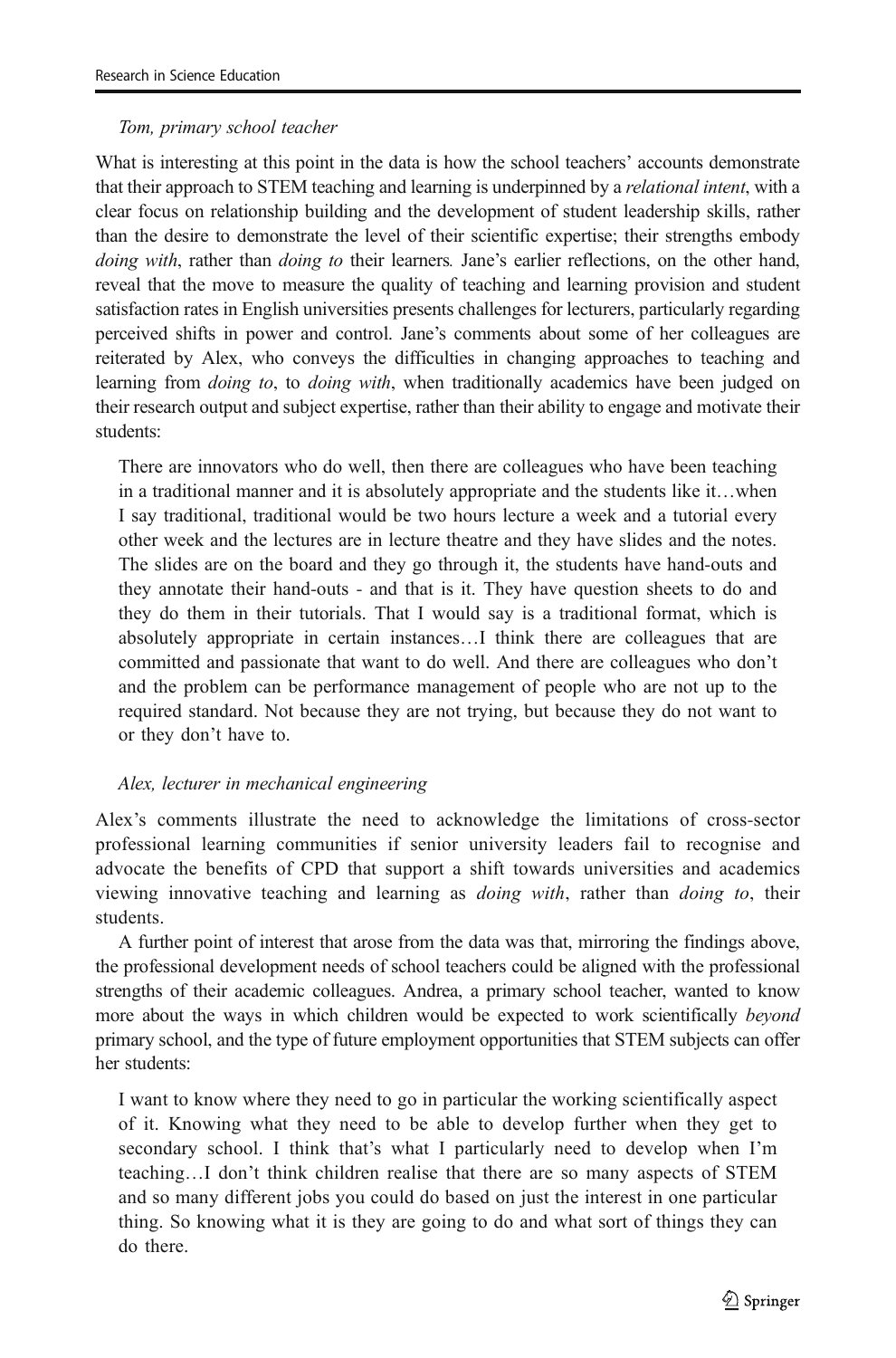### Andrea, primary school teacher

Similarly, Heather would like to develop science teaching and learning that has greater links to what Heather terms the 'real world'beyond the four walls of the school:

I would like to link more what I do, hopefully speaking to people at the university, to what's actually happening. So making it more real, real science that is taking place ... give it more of a context, rather than 'we are going to do this because it is on the exams'… look at new ideas and see how maybe I could use those in my teaching, and then how I could make it relevant to the real world. That is something I hope to find out by making links with the university so, putting science more in a bit of context for the students.

### Heather, secondary school science teacher

David's reflections below illuminate the ways in which academics' professional assets can be matched with the professional development needs outlined by his school sector colleagues, Andrea and Heather. His explanations show how, as an academic, his expertise in the practical application of software engineering, and his links with industry, could provide Andrea and Heather with exactly the sort of professional development that they are looking for. David is able to answer Andrea and Heather's queries about how STEM learning is applied in the 'real world' of industry and employment and what the employers want and expect from graduates:

I run the industrial experience programme, so I deal with students with who are looking to find jobs. … In the first and second year there is a software engineering course that is specifically designed to prepare people for what they might be doing on their placement year, so the two are related…The key thing at university is partnership with industry and employers basically…we can tell students what the employers want…they will listen to employers much more.

### David, lecturer in Computer Science

It can be seen therefore, that phase 1 of the project highlighted the ways in which cross-sector CPD has the potential to impact positively on university academic's pedagogic practice in Science, Technology, Engineering and Mathematics (STEM), whilst also offering school teachers the possibility of to developing their scientific knowledge and professional confidence in teaching STEM subjects. The findings point to the benefits of more relational, cross-sector approaches to professional learning in education where participants are able to see and interact with the 'imagined other' from a different sector.

## Acting Relationally Supports the Development of Learning Ecosystems in STEM Education

The study found that the immersion event in phase 2 of the study fostered a new form of dialogue between teachers and academics, where academics' preconceptions of teaching and learning in the primary and secondary school sectors started to shift. The reflections of the university academics in this section illustrate their surprise at the level of scientific knowledge and skills in evidence amongst the primary school children (aged 4–11). Furthermore,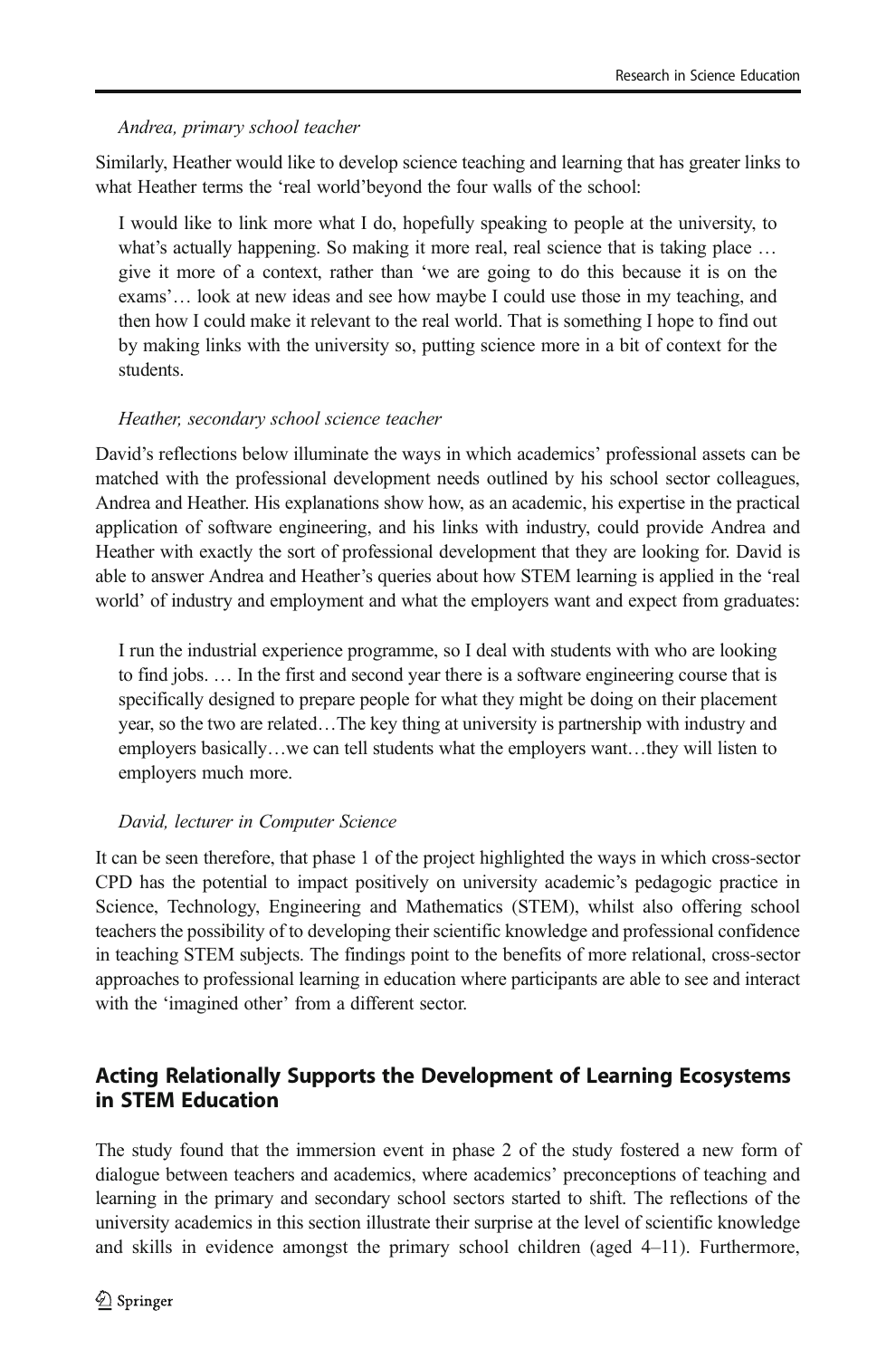participants had not expected such young children to be comfortable using technologically advanced equipment, whilst also being able to critically reflect on how and why such equipment was being used:

I sat with a lad [boy] who has told me how a 3D printer works, at a level of detail and so articulate, that if he hit us [enrolled at the university] next week we'd be struggling I think in terms of the facilities we've got and how he'd perceive us…it comes back to… how do you keep that creativity, wrap it in good engineering principles and then push them out into the world of engineering? I still don't think we're there yet – well, it's made me think we're further away than I thought we were.

### Paul, lecturer in Electronic and Electrical Engineering

When asked for her initial reflections from the immersion event, Eleanor, the university outreach coordinator responded:

The children clearly had a lot of freedom to look at a topic in a way that interested them. A class of 7-year-olds were designing their own alien species in AutoCAD and 3d printing them, and one boy talked to us in-depth about how 3d printing works and how it might be used in medicine in the future, at a level well beyond what I would have expected from someone his age.

### Eleanor, university outreach coordinator

It was notable that the university participants were so surprised by what they were observing in schools. This was not only surprise at the variety of approaches to teaching and learning that were being used, but also at the ways in which teachers were encouraging young children to be independent learners and critically reflective thinkers. This led Jackie (university outreach manager) and Jane to start to link these findings to question their current approaches to STEM teaching and learning practice in higher education. Jackie wondered how reflective practice could be better applied in university classes:

Greater reflective practice is required  $-$  how can I utilise "active reflection" in classes that I teach and how can we teach students to use active reflection? How can we enable students to be more flexible in the learning approaches they use to solve problems? Can active reflection be one of these learning tools?

### Jackie, university outreach manager

Following her observation of a primary science class, Jane considers how the primary school teacher had approached assessment for learning in her classroom and had developed an environment in which the children were asked questions by their teacher - and were confident when answering, suggesting that the immersion event is producing a shift in Jane's thinking:

You obviously got them to accept, or to have that expectation that you would ask questions. When they were talking amongst themselves and they were asking questions, you would, for example, pick someone to answer a question. I find that really interesting because that's one of the *massive* challenges in lecturing, or in a big group of students, they *never* want to answer.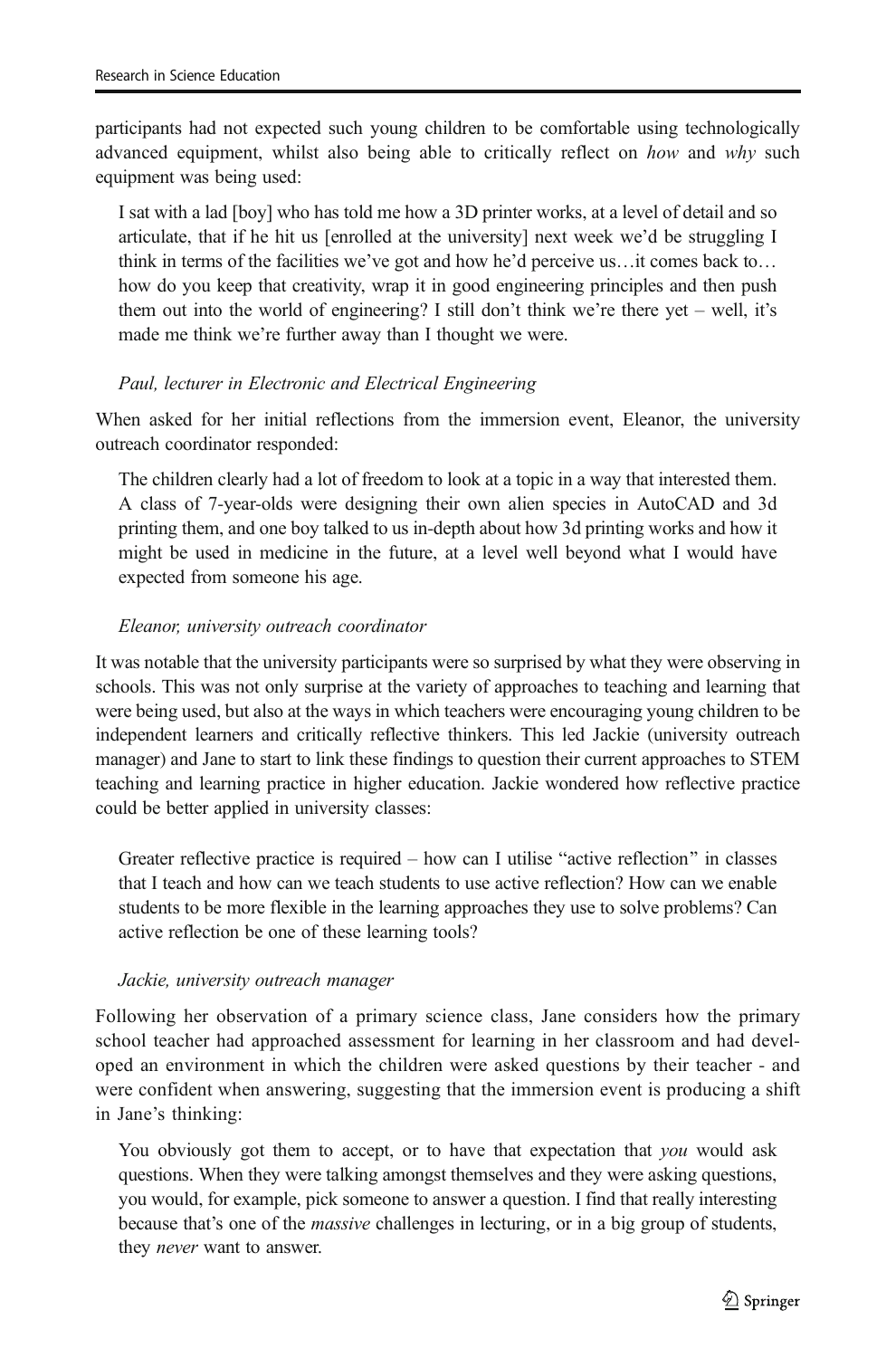### Jane, lecturer in chemistry

Jane's previous assumption had been that her university students do not want to answer questions, so the fact that very young primary school children "have that expectation" that their teacher will ask them questions, and that the children were happy to answer, was an unexpected finding for Jane. As she talks to her primary sector colleague, Jane starts to informally identify the underpinning pedagogical approach that has facilitated the children's willingness to answer questions, referring indirectly to student-centred approaches to teaching and learning such as the teacher getting the children to 'talk amongst themselves' and then 'picking someone to answer a question'.

As a result of being able to observe the reality of the practice of the 'imagined other' (the school teachers) during the immersion event, Jane and her academic colleagues began to consider how young people's school learning experiences impact on their expectations as they transition from school to enrol in STEM courses at university. It is evident that, as a direct result of their engagement in the immersion event, the academics had started to reassess their understandings of STEM teaching and learning in schools, and were better able to see the value of school-university professional development partnerships in helping to engage and motivate STEM learners in the HE sector:

I suddenly realised; give these kids a few years on us, they're going to come to the university. Are we going to be ready for the learning styles, are we going to be able to meet their expectations?

### Paul, lecturer in electronic and electrical engineering

It was very interesting to see the perspective on engineering from potential future students at a much younger stage than the applicants that I normally interact with in Year 12 and Year 13 (University Open Days and UCAS Visit Days). It's made me think twice about how we make sure that we are not complacent when we are trying to attract these young people to our university.

### Karl, senior lecturer in electrical and electronic engineering

The visit to the vocational academy school made me realise that the university will have increasing competition from degree apprenticeships for the best students and needs to position itself accordingly…It will certainly change how I talk to students about their careers and the value of what they have done at university.

### David, lecturer in computer science

As the university's outreach manager, Jackie usually approached her work by considering how the expertise of STEM academics can be taken into schools. However, a particularly interesting aspect of this research was how this study's cross-sector, *relational* approach to professional development, and its deliberate intent to build relationships, develop leadership and bridge gaps in culture and power, had started to shift Jackie's notion of 'outreach' work:

the visit was informative and thought-provoking. It was a valuable opportunity to see at first-hand how teachers at both primary and secondary level are delivering some of the curriculum topics that we ideally would like to link to in our outreach work. Usually I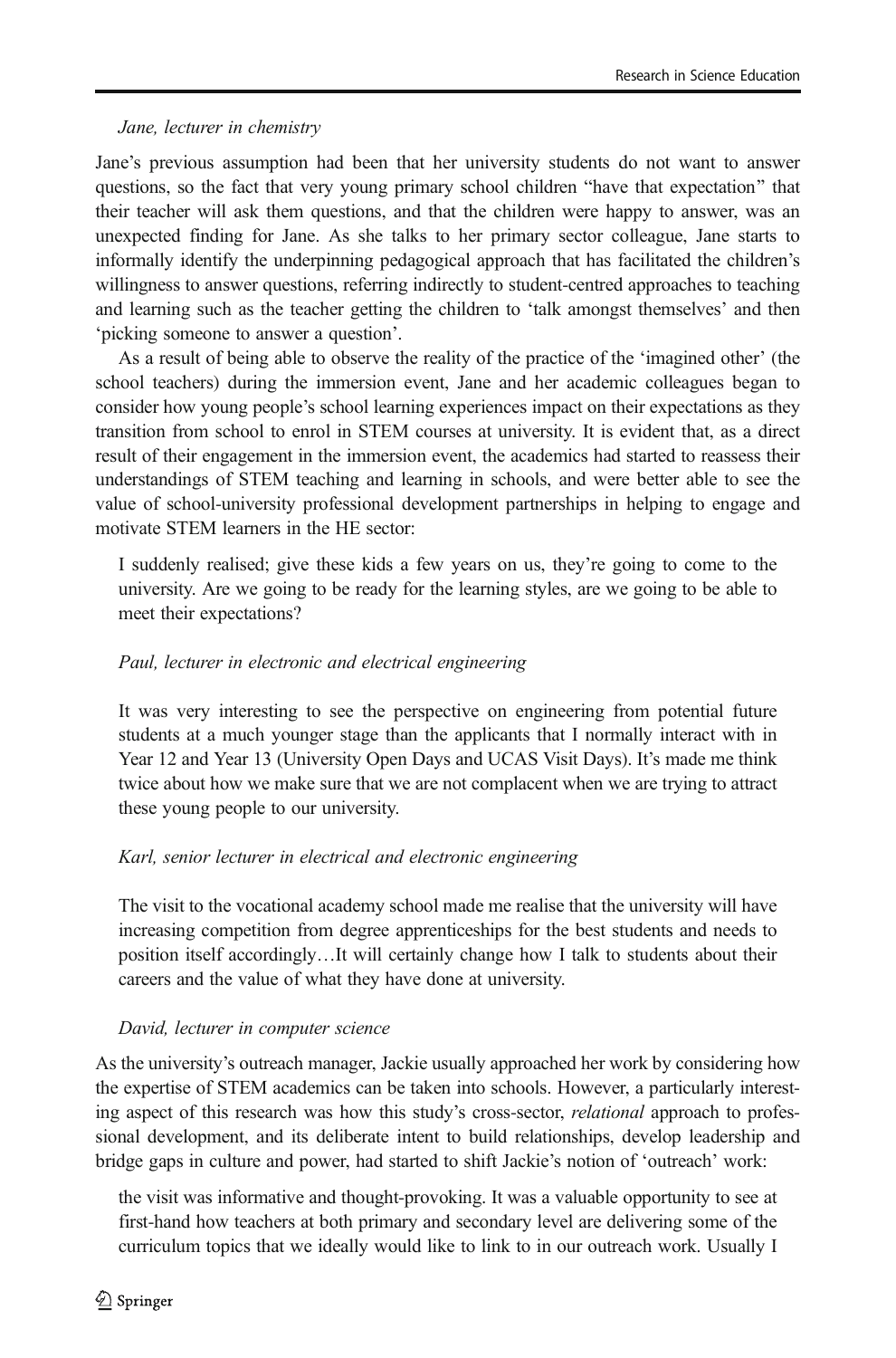am looking for examples of high-level university research topics that lend themselves to being summarised, broadened out and connected, in a rather 'top down' way, to the experience of learners who have only basic knowledge of the essential concepts. So it was really interesting to see from 'bottom-up' the sort of level at which some of our key audiences might be able to relate to what our academics and researchers are working on...it made me think about what assumptions we make about what school education is in the  $21^{st}$  century and how important it is to make a lot of effort to explain what goes on at a university so that young people believe they can access this if they wish.

#### Jackie, university outreach manager

The extract above illustrates how, through her engagement in the immersion day event, Jackie is starting to see that the university could adopt an *asset based* approach to its outreach work with schools, as opposed to starting from a "a hierarchical approach in which the university dominates and practitioner knowledge is devalued" (Greany et al. [2014](#page-18-0) p.6). Jackie begins to consider how the university could instead focus on the skills, knowledge and abilities that *are* already evident in STEM school classrooms, or as Jackie terms it, redefine outreach work from the "bottom-up". The change in Jackie's thinking is reiterated by her comment after the immersion event:

You just sort of forget how good they [primary school age children] are at things and I think expectations have to be higher, I think we underestimate what they can do.

Participants also began to articulate ways in which cross-sector professional learning partnerships could enable academics and teachers to negotiate their different knowledge bases in order to improve STEM teaching and learning across *all three* sectors of education (Nelson [2005](#page-18-0)), changes in thinking that had occurred as a direct result of the immersion event and the professional learning relationships brokered by SEERIH:

In the future I would be very keen to show to primary and secondary school teachers what electrical and electronic engineering is about! Maybe in cooperation with other engineering schools we could put on a half day workshop that highlights how we teach future engineers. I would also like to reinforce the idea to them just how important mathematics is…within our curriculum and that whilst tinkering is a very good way to get young people interested in engineering it is the engineering science and quite sophisticated mathematical models that have taken humans to the moon and back.

Karl, senior lecturer in electrical and electronic engineering

## Conclusion

The current English education landscape is characterised by several major issues for policy makers and practitioners, including the need to improve STEM teaching and learning and an increasing acknowledgement that our education systems need to adapt and change in order to respond to rapid global shifts in economic and technological development. This study adds to the body of evidence that advocates the need to develop these initiatives, by pointing to the ways in which the brokerage of professional learning relationships can support the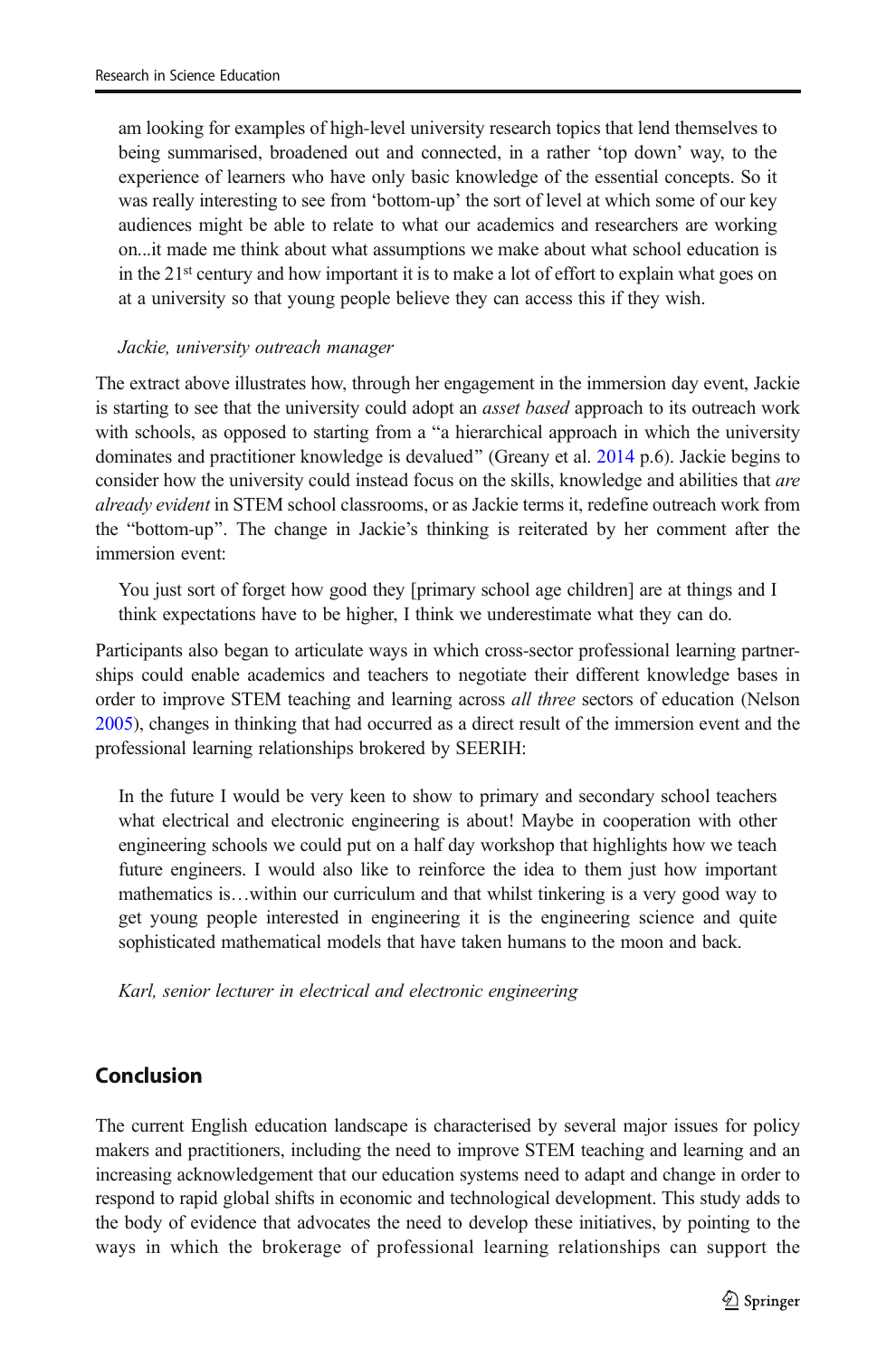development of *both* these initiatives in tandem. Although it is necessary to acknowledge the limitations of the project, it reveals how the brokerage of university-school partnerships can influence university academics' pedagogic practice in Science, Technology, Engineering and Mathematics (STEM) and indicates the value of adopting a relational, cross sector approach to CPD, yielding three key areas of interest for further research:

Firstly, following Warren et al. ([2009](#page-18-0)), this research places an explicit emphasis on two key areas: relationship building amongst and between different stakeholder groups and efforts to bridge the gap in culture and power between university academics and school teachers. Using a relational lens to frame the project reveals shifts in understandings of professional and relational identities. The academics have started to think differently about their current pedagogical practices and to identify themselves as professional 'learners' in STEM education, as well as experts in their field. This study points to the potential of a relational approach to STEM CPD to create spaces of possibility for cross-sector dialogue that can help participants to begin to question their previously "self-interested conceptions of professionalism". Instead, through relationship building with the *imagined other*, school teachers and academics have the opportunity to move towards more activist and inclusive forms of professionalism, which can "provide systematic ways of thinking and acting in the best of interests of all those who are involved in education" (Sachs [2000,](#page-18-0) p.79).

Secondly, subverting the traditional power dynamics in school-university partnerships helps to encourage the development of professional learning as a relational, outward looking endeavour. The project deliberately adopted an asset-based approach to school STEM provision, rather than using a model based on school deficits. The starting point for this was the explicit acknowledgement and valuing of the skills and knowledge (assets) that schools and teachers can offer to university academics to support the improvement of teaching and learning in the HE sector. Providing the opportunity for academics to go into schools as learners, rather than experts, generated a different type of professional knowledge exchange about teaching and learning, focusing not only on "professional learning" but also "capacity creation"(OECD [2015](#page-18-0), p.20) through cross-sector knowledge exchange.

Finally, relationships between university academics and school teachers were brokered and developed by the Science Engineering Education and innovation Hub (SEERIH) at The University of Manchester. SEERIH's role was pivotal in changing professional and relational identities and in developing STEM education as a relational, outward looking endeavour. Through its use of research-informed practice, SEERIH was able to act as a "change agent", to "exercise influence on the ground and provide the expertise and drive to sustain the innovation" (OECD [2015](#page-18-0), p.20). The brokering of relationships and the design of cross-sector professional learning opportunities enabled a more communal way of working that facilitated new forms of reciprocity between teachers and academics, resulting in STEM educators from different education sectors being better able to "understand the nature and limitations of each other's work and perspectives (Sachs [2000](#page-18-0), p79). This way of working increased the potential for STEM education to move from a landscape of distinctly different and clearly boundaried education institutions towards the creation of more flexible cross-sector ecosystems of teaching and learning.

As a result of the conclusions from this study, a second cross-sector CPD project has been developed. University academics, postgraduate students and school teachers are currently working in cross-sector teams to collaboratively research and plan Science and Engineering lessons in both university and school settings, lessons that set out to improve teaching and learning by addressing the areas for professional development identified in this study. This second project addresses the major lesson learnt from this study, namely the need to provide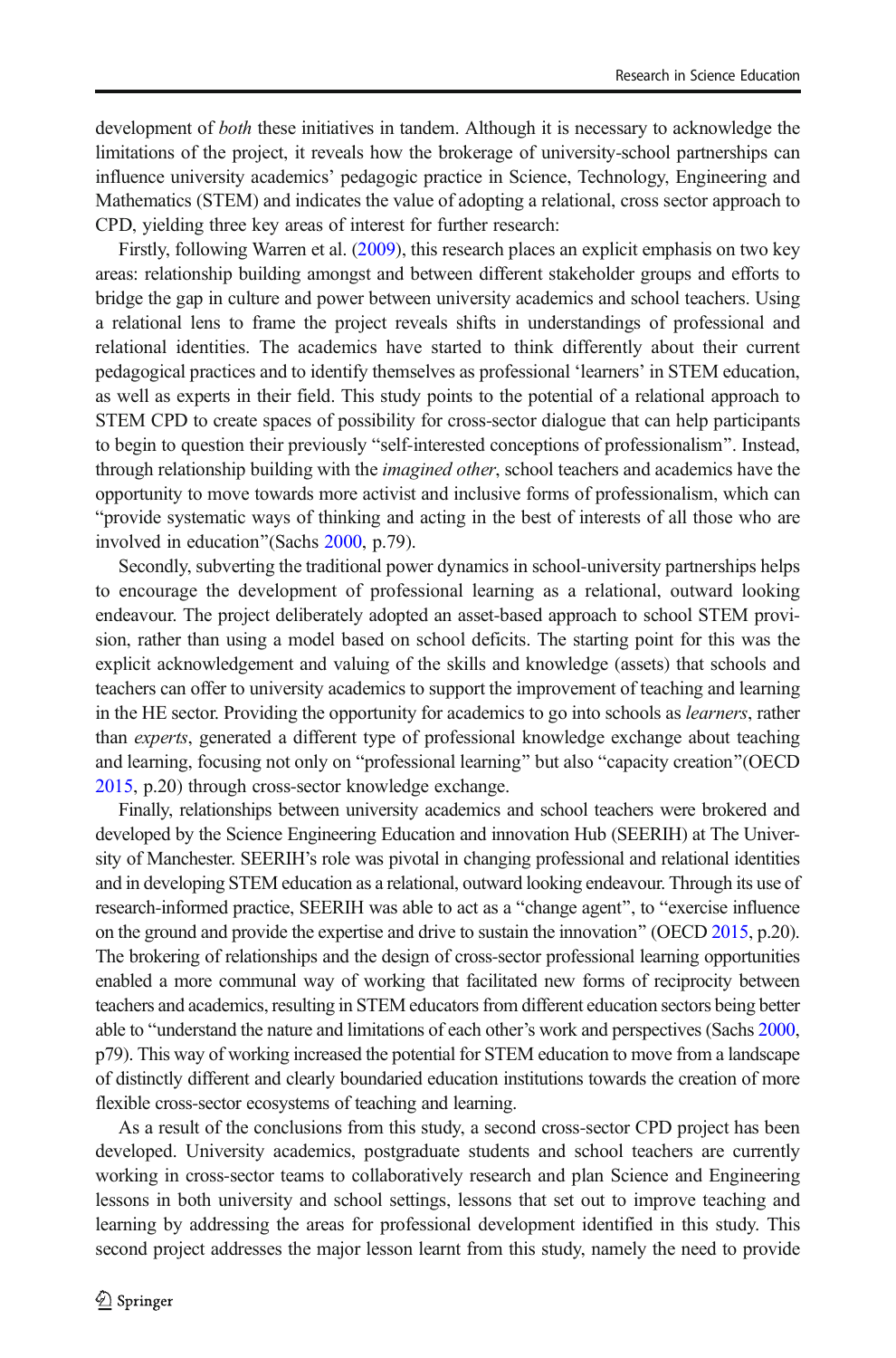opportunities for 'just-in-time' learning (Novak et al. [1999\)](#page-18-0). Participants in the second project are using the key areas for development identified here to inform the collaborative planning and delivery of STEM sessions. For the university academics these areas are: assessment for learning and the development of student-centred and collaborative teaching and learning strategies. By running the project in this way, research articles with ideas for specific areas of STEM teaching and learning practice can be signposted for teachers and academics as and when they are needed, rather than offering resources *just-in-case*  $-$  "on the premise that a teacher may use the technique at some future point" (Bates [2000](#page-17-0); Gallant 2000; Feist [2003](#page-17-0); Harwood and Clarke [2006](#page-18-0) p.32).

The findings from this paper illuminate the implications for future research in the area of cross-sector CPD in STEM education. It reveals how, by adopting a relational, asset-based approach to university-partnerships, research can help to change practice, repositioning the imperative of constant change in education reform as a relational, outward looking endeavour that can help to support thriving ecosystems of professional development in STEM education.

Funding This project is internally funded by the CHERIL unit (Centre for Higher Education, Innovation and Learning) at The University of Manchester.

## Appendix

### Phase 1: semi-structured interview questions

- 1. Can you briefly describe your role and experience in the teaching STEM or Science?
- 2. What are the strengths or expertise you have in teaching STEM or Science?
- 3. What are the areas of your teaching that you wish to develop/change?
- 4. Would you say you align with a particular framework, philosophy or theory when you teach?
- 5. What would you say are the things that support you to teach in the way you wish to?
- 6. What would you say are the things that create challenges or barriers to teaching in the way you wish to?
- 7. What is your perception of how STEM is being taught at university/in a secondary school/ primary school setting? Do you have any previous experience of this setting?
- 8. What do you expect to take back from being involved in this project?

### Phase 2: semi-structured questions for reflection-on-'cross-sector-practice' (post 'immersion' day)

- 1. What did you want to get out of this visit?
- 2. What are your initial reflections from the visit?
- 3. Has anything particularly surprised you or been of key interest?
- 4. What questions has the visit raised or challenges has it posed for your own teaching and learning practice?
- 5. To what extent has the visit 'changed' or influenced your thinking about teaching and learning?
- 6. Has it influenced your thinking about your own teaching and learning practices?
- 7. What would you like to explore further as a result?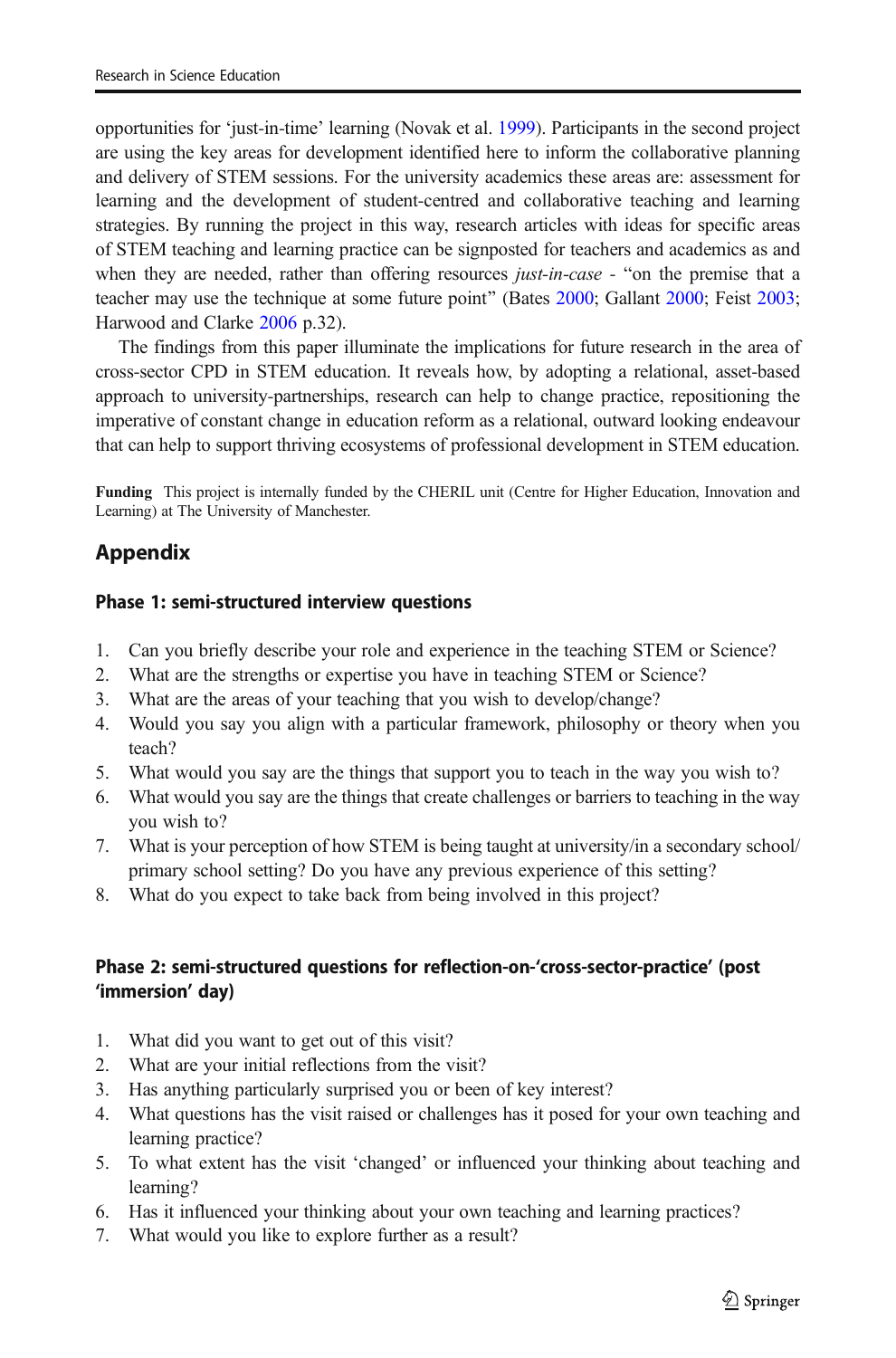<span id="page-17-0"></span>Open Access This article is distributed under the terms of the Creative Commons Attribution 4.0 International License (http://creativecommons.org/licenses/by/4.0/), which permits unrestricted use, distribution, and reproduction in any medium, provided you give appropriate credit to the original author(s) and the source, provide a link to the Creative Commons license, and indicate if changes were made.

## References

- Adams, R. (2016). English universities to be ranked gold, silver and bronze. The Guardian. 29 Sept 2016. Available at: [https://www.theguardian.com/education/2016/sep/29/english-universities-ranked-gold-silver](https://www.theguardian.com/education/2016/sep/29/english-universities-ranked-gold-silver-and-bronze)[and-bronze](https://www.theguardian.com/education/2016/sep/29/english-universities-ranked-gold-silver-and-bronze). Accessed 9th Feb 2017.
- Bates, A. (2000). Managing technological change: strategies for college and university leaders. San Francisco: Jossey-Bass.
- Beach, A. L., Henderson, C., & Finkelstein, N. (2012). [Facilitating Change in Undergraduate STEM Education,](http://www.tandfonline.com/doi/abs/10.1080/00091383.2012.728955) Change: The Magazine of Higher Learning., 44, 6.
- Bianchi, L. (2016a). Educating the educators a model of immersive professional development with primary science teachers, scientists and science educators. Paper presented at the Primary Science Teaching Trust International Conference, Belfast. 9th to 11th June 2016.
- Bianchi, L. (2016b) A trajectory for the development of teacher leadership in science education. Journal of Emergent Science, (12), 72–83.
- Bianchi, L., Choudry, S., & Green, P. (2017) Across the divide research report. Paper presented at the Centre for Higher Education, Innovation and Learning (CHERIL) conference, University of Manchester. 25th January 2017.
- CBI (2015). Tomorrow's world: inspiring primary scientists. CBI. Available at: [http://www.cbi.org.](http://www.cbi.org.uk/tomorrows-world/assets/download.pdf) [uk/tomorrows-world/assets/download.pdf](http://www.cbi.org.uk/tomorrows-world/assets/download.pdf). Accessed 10th Oct 2017.
- Department for Education and Employment (DfEE). (1998). Teaching: high status; high standards requirements for courses of initial teacher training (Circular 4/98). London: Stationery The Office.
- DfE (2016a). Standard for teachers' professional development. Implementation guidance for school leaders, teachers, and organisations that offer professional development for teachers. DfE, London. Available at: [https://www.gov.uk/government/uploads/system/uploads/attachment\\_data/file/537031/160712\\_-\\_PD\\_](https://www.gov.uk/government/uploads/system/uploads/attachment_data/file/537031/160712_-_PD_Expert_Group_Guidance.pdf) Expert Group Guidance.pdf. Accessed 15th Sept 2017.
- DfE (2016b). Teaching excellence framework: year two and beyond. Government technical consultation response. DfE, London. Available at: [https://www.gov.uk/government/uploads/system/uploads/attachment\\_](https://www.gov.uk/government/uploads/system/uploads/attachment_data/file/557140/Teaching_Excellence_Framework_-_Technical_Con_Response.pdf) data/file/557140/Teaching\_Excellence\_Framework - Technical\_Con\_Response.pdf. Accessed 28th Jan 2017.
- DfE (2016c). Teaching excellence framework: year two and beyond. Government technical consultation response. DfE, London. Available at: [https://www.gov.uk/government/uploads/system/uploads/attachment\\_](https://www.gov.uk/government/uploads/system/uploads/attachment_data/file/557140/Teaching_Excellence_Framework_-_Technical_Con_Response.pdf) [data/file/557140/Teaching\\_Excellence\\_Framework\\_-\\_Technical\\_Con\\_Response.pdf](https://www.gov.uk/government/uploads/system/uploads/attachment_data/file/557140/Teaching_Excellence_Framework_-_Technical_Con_Response.pdf). Accessed 28th Jan 2017.
- Duncan, A. (2010). U.S. secretary of education, speech to the UN educational, scientific and cultural organisation (UNESCO) 4th November 2010. Common core state standards initiative. Available at: [http://www.](http://www.corestandards.org/) [corestandards.org/.](http://www.corestandards.org/) Accessed 4 May 2017.
- European Commission. (2013). Report to the European Commission on improving the quality of teaching and learning in Europe to the European Commissioutions. Luxembourg: Publications Office of the European Union.
- European Commission. (2014). Report to the European Commission on new modes of learning and teaching in higher education. Luxembourg: Publications Office of the European Union.
- Feist, L. (2003). Removing barriers to professional development. T H E Journal (Technological Horizons in Education), 30(11), 30–36.
- Freeman, S., Eddy, S., McDonough, M., Smith, M., Okoroafor, N., Jordt, H., & Wenderoth, M. (2014). Active learning increases student performance in science, engineering, and mathematics. Proceedings of the National Academy of Sciences, 111(23), 8410–8415.
- Gallant, G. (2000). Professional development for web-based teaching: overcoming innocence and resistance. In E. Burge (Ed.), The strategic use of learning technologies. San Francisco: Jossey-Bass.
- Gough, A. (2015). STEM policy and science education: scientistic curriculum and sociopolitical silences. Cultural Studies of Science Education, 10(2), 445–458.
- Gov.UK (2016). Teaching Excellence Framework moves forward. Available at: [https://www.gov.](https://www.gov.uk/government/news/teaching-excellence-framework-moves-forward) [uk/government/news/teaching-excellence-framework-moves-forward.](https://www.gov.uk/government/news/teaching-excellence-framework-moves-forward) Accessed 15th Sept 2017.